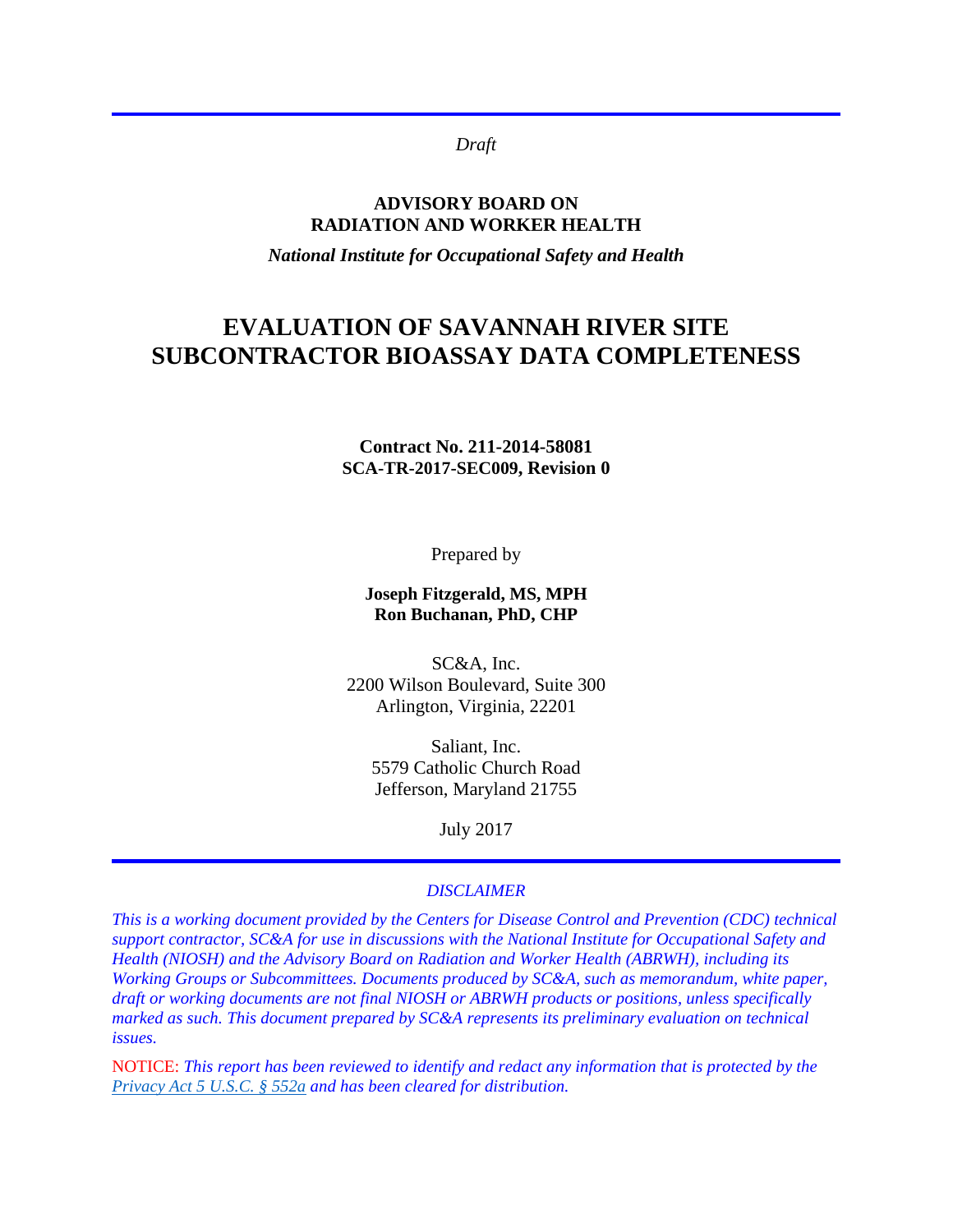| <b>Effective Date:</b> | <b>Revision No.</b> | <b>Document No./Description:</b> | Page No. |
|------------------------|---------------------|----------------------------------|----------|
| 7/13/2017              | (Draft)             | SCA-TR-2017-SEC009               | 2 of 32  |

### **SC&A, INC.:** *Technical Support for the Advisory Board on Radiation and Worker Health Review of NIOSH Dose Reconstruction Program*

| <b>DOCUMENT TITLE:</b>                         | Evaluation of Savannah River Site Subcontractor Bioassay Data<br>Completeness |
|------------------------------------------------|-------------------------------------------------------------------------------|
| <b>DOCUMENT NUMBER/</b><br><b>DESCRIPTION:</b> | <b>SCA-TR-2017-SEC009</b>                                                     |
| <b>REVISION NO.:</b>                           | $0$ (Draft)                                                                   |
| <b>SUPERSEDES:</b>                             | N/A                                                                           |
| <b>EFFECTIVE DATE:</b>                         | July 13, 2017                                                                 |
| <b>TASK MANAGER:</b>                           | Joseph Fitzgerald, MS, MPH [signature on file]                                |
| <b>PROJECT MANAGER:</b>                        | John Stiver, MS, CHP [signature on file]                                      |
| <b>DOCUMENT</b><br><b>REVIEWER(S):</b>         | Robert Barton, CHP [signature on file]                                        |

### **Record of Revisions**

| <b>Revision</b><br><b>Number</b> | <b>Effective</b><br>Date | <b>Description of Revision</b> |
|----------------------------------|--------------------------|--------------------------------|
| $0$ (Draft)                      | 7/13/2017                | Initial issue                  |
|                                  |                          |                                |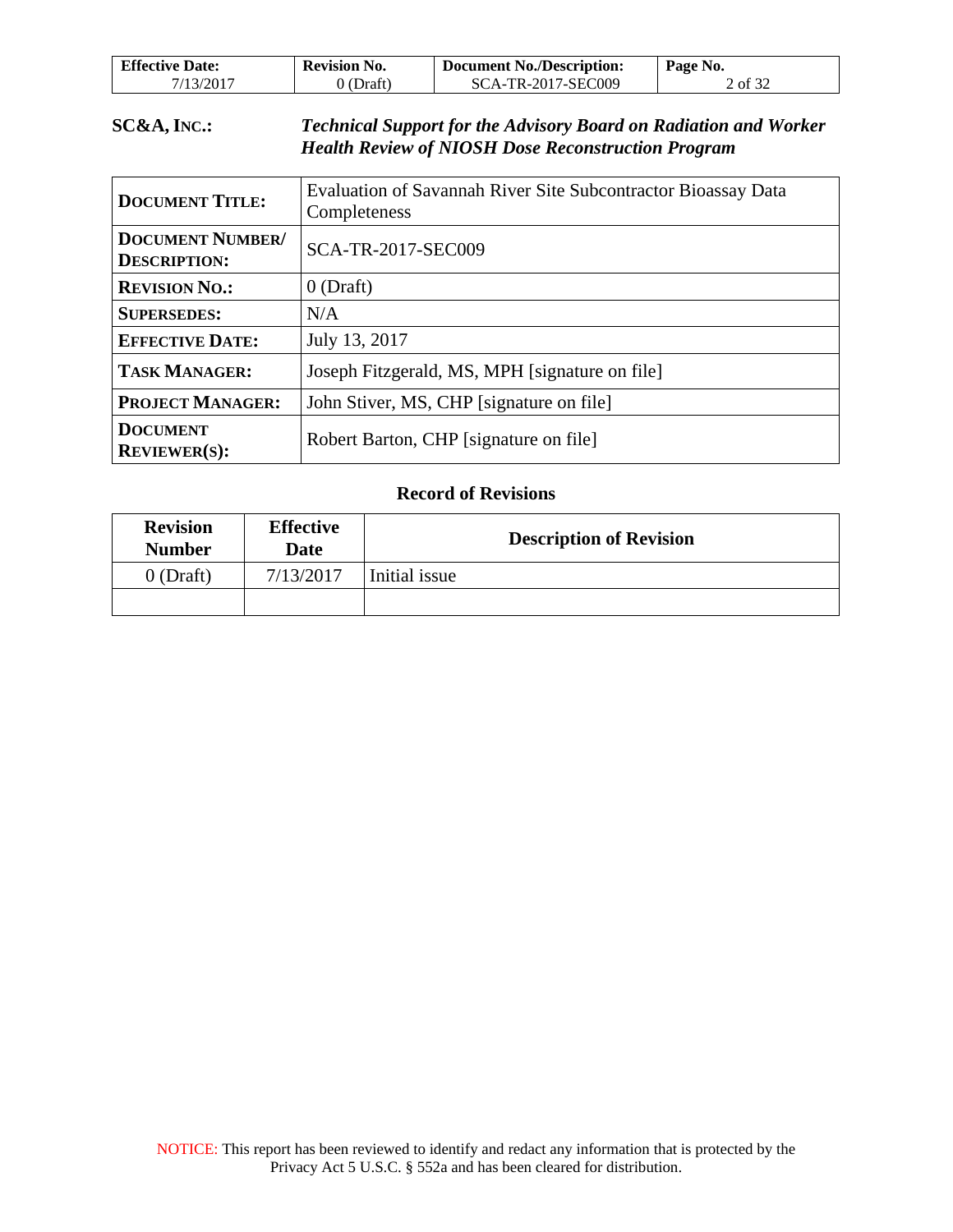| <b>Effective Date:</b> | <b>Revision No.</b> | <b>Document No./Description:</b> | Page No. |
|------------------------|---------------------|----------------------------------|----------|
| 7/13/2017              | 0 (Draft)           | SCA-TR-2017-SEC009               | 3 of 32  |

# **TABLE OF CONTENTS**

| 1.0         |     |  |
|-------------|-----|--|
| 2.0         |     |  |
|             | 2.1 |  |
|             | 2.2 |  |
| 3.0         |     |  |
|             | 3.1 |  |
|             | 3.2 |  |
|             | 3.3 |  |
|             | 3.4 |  |
|             | 3.5 |  |
| 4.0         |     |  |
| 5.0         |     |  |
| Appendix A: |     |  |
|             |     |  |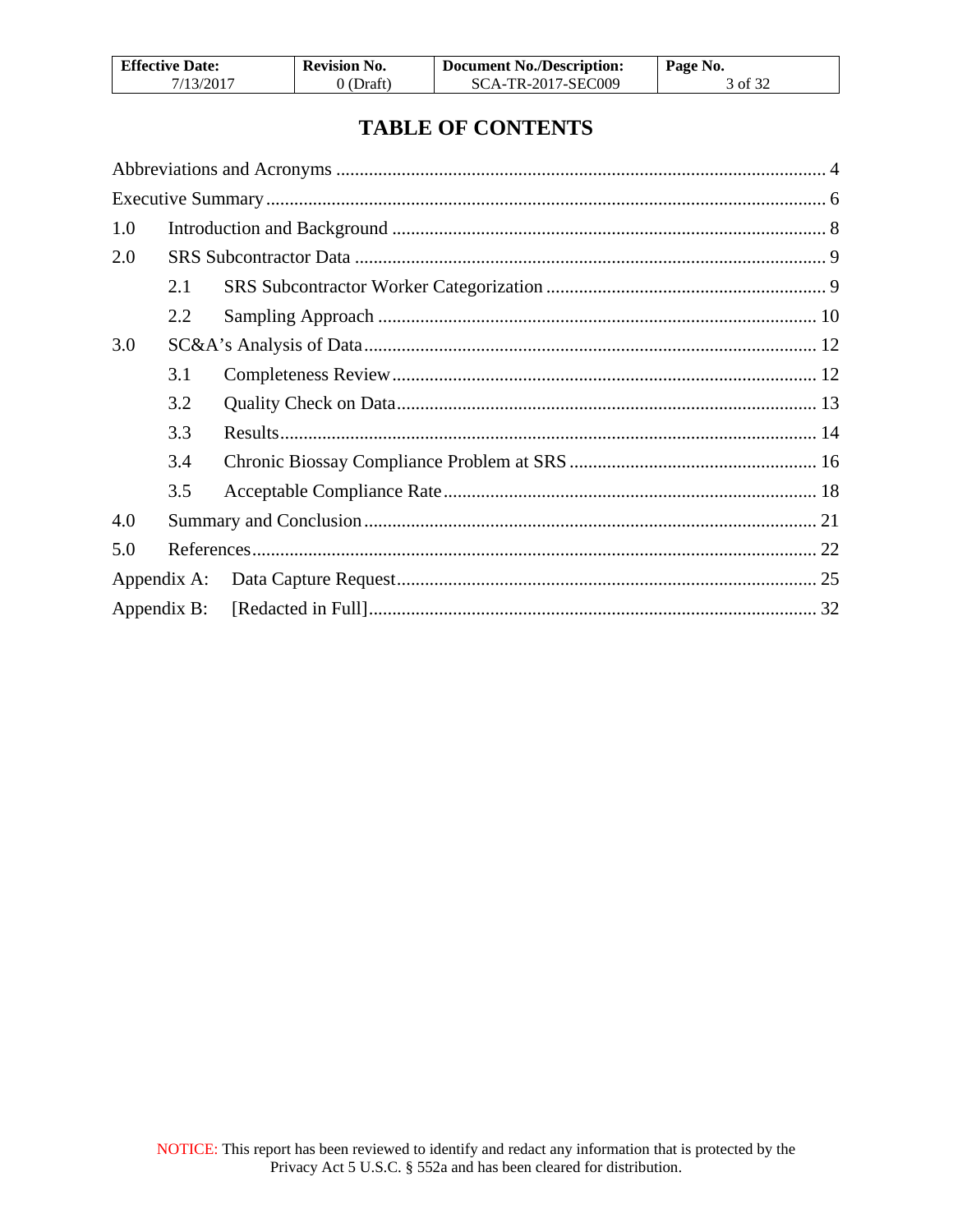| <b>Effective Date:</b> | <b>Revision No.</b> | <b>Document No./Description:</b> | Page No. |
|------------------------|---------------------|----------------------------------|----------|
| 7/13/2017              | 0 (Draft)           | SCA-TR-2017-SEC009               | 4 of 32  |

# **ABBREVIATIONS AND ACRONYMS**

<span id="page-3-0"></span>

| ABRWH | Advisory Board on Radiation and Worker Health |  |
|-------|-----------------------------------------------|--|
|       |                                               |  |

| Am            | americium                                            |
|---------------|------------------------------------------------------|
| bio.          | bioassay                                             |
| bios.         | bioassays                                            |
| <b>BM</b>     | boilermaker                                          |
| <b>BSRC</b>   | <b>Bechtel Savannah River Company</b>                |
| <b>BSRI</b>   | Bechtel Savannah River, Inc.                         |
| Carp.         | carpenter                                            |
| <b>CEDE</b>   | committed effective dose equivalent                  |
| Constr.       | construction                                         |
| Cont.         | contamination                                        |
| <b>CTW</b>    | construction trade worker                            |
| Dept.         | department                                           |
| <b>DOE</b>    | U.S. Department of Energy                            |
| DOE-SR        | U.S. Department of Energy at Savannah River          |
| <b>EDWS</b>   | Electronic Document Workflow (Records) System        |
| Elect.        | electrician                                          |
| Eng.          | engineer                                             |
| ER            | evaluation report                                    |
| EU            | enriched uranium                                     |
| Exp.          | exposure                                             |
| Fiche         | microfiche                                           |
| FP            | fission product                                      |
| $H-3$         | tritium                                              |
| <b>HPRED</b>  | <b>Health Protection Radiation Exposure Database</b> |
| <b>HPAREH</b> | Health Protection Annual Radiation Exposure History  |
| Ind.          | indeterminate                                        |
| <b>MDA</b>    | minimum detectable activity                          |
| <b>MFP</b>    | mixed fission products                               |
| $\mu$ Ci/L    | microcurie per liter                                 |
| MK            | MK Contractors, LLC                                  |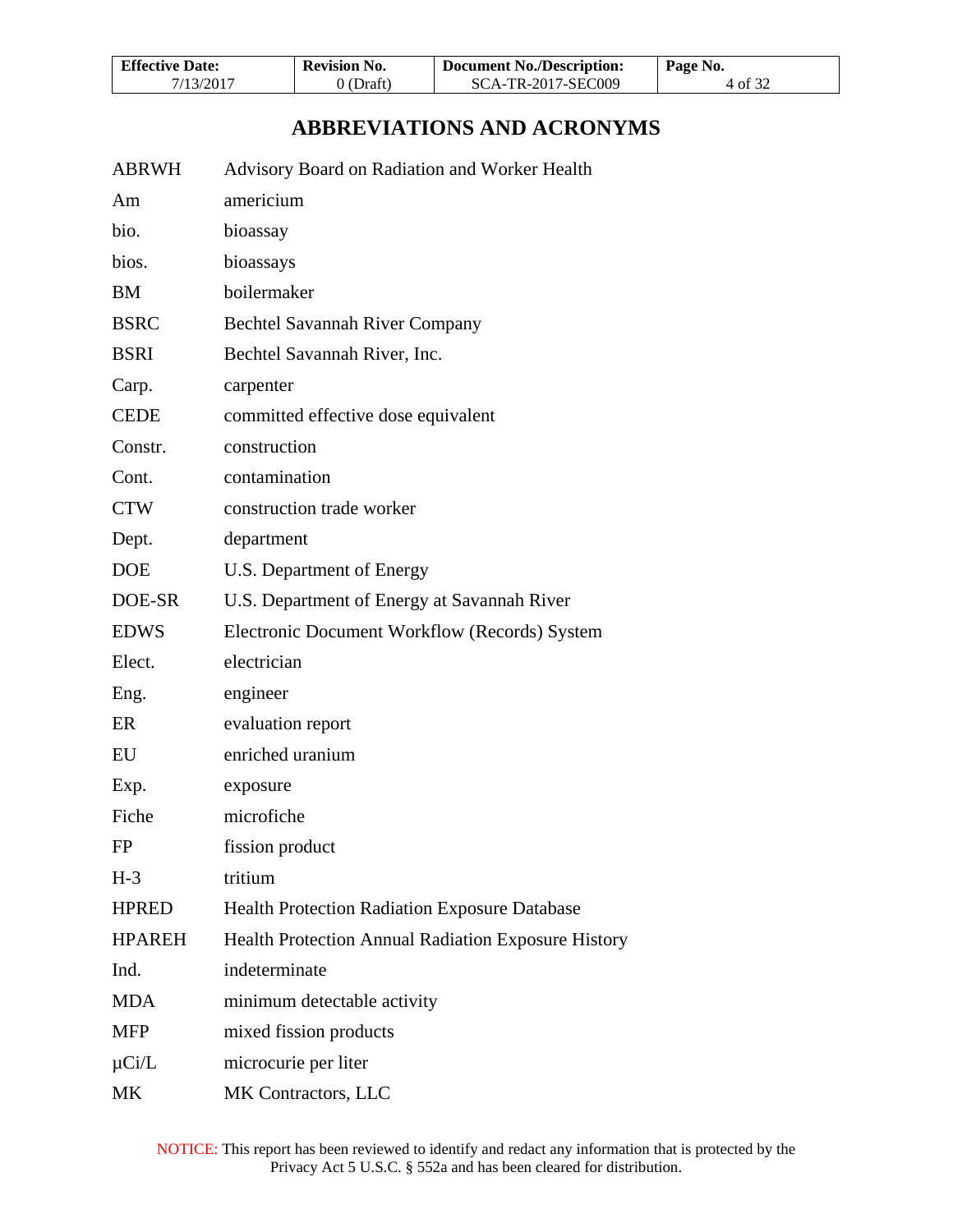| <b>Effective Date:</b><br>7/13/2017 |                     | <b>Revision No.</b>                         | <b>Document No./Description:</b><br>SCA-TR-2017-SEC009    | Page No. |
|-------------------------------------|---------------------|---------------------------------------------|-----------------------------------------------------------|----------|
|                                     |                     | $0$ (Draft)                                 |                                                           | 5 of 32  |
| mult.                               | multiple            |                                             |                                                           |          |
| mrem                                | millirem            |                                             |                                                           |          |
| <b>NIOSH</b>                        |                     |                                             | National Institute for Occupational Safety and Health     |          |
| <b>NOCTS</b>                        |                     | NIOSH/OCAS Claims Tracking System           |                                                           |          |
| <b>NOV</b>                          | Notice of Violation |                                             |                                                           |          |
| <b>NTS</b>                          |                     |                                             | Noncompliance Tracking System (U.S. Department of Energy) |          |
| <b>OCAS</b>                         |                     |                                             | Office of Compensation and Analysis and Support           |          |
| <b>ORAU</b>                         |                     | Oak Ridge Associated Universities           |                                                           |          |
| <b>ORAUT</b>                        |                     | Oak Ridge Associated Universities Team      |                                                           |          |
| <b>OTIB</b>                         |                     | <b>ORAUT</b> technical information bulletin |                                                           |          |
| Pipe.                               | pipefitter          |                                             |                                                           |          |
| <b>PR</b>                           | Payroll             |                                             |                                                           |          |
| Pu                                  | plutonium           |                                             |                                                           |          |
| QC                                  | quality control     |                                             |                                                           |          |
| <b>RC</b>                           |                     | radiological control                        |                                                           |          |
| <b>RCOs</b>                         |                     | Radiological Control Operations             |                                                           |          |
| <b>RSL</b>                          |                     | <b>Radiation Survey Logsheet</b>            |                                                           |          |
| <b>RWP</b>                          |                     | <b>Radiation Work Permit</b>                |                                                           |          |
| <b>SEC</b>                          |                     | <b>Special Exposure Cohort</b>              |                                                           |          |
| Sr                                  | strontium           |                                             |                                                           |          |
| <b>SRL</b>                          |                     | Savannah River Laboratory                   |                                                           |          |
| <b>SRS</b>                          |                     | Savannah River Site                         |                                                           |          |
| <b>SRWP</b>                         |                     | <b>Standing Radiation Work Permit</b>       |                                                           |          |
| <b>SRDB</b>                         |                     | <b>Site Research Database</b>               |                                                           |          |
| <b>SSN</b>                          |                     | social security number                      |                                                           |          |
| <b>SWP</b>                          | Safe Work Permit    |                                             |                                                           |          |
| Transp.                             | transportation      |                                             |                                                           |          |
| U                                   | uranium             |                                             |                                                           |          |
| <b>WBC</b>                          | whole-body count    |                                             |                                                           |          |
| <b>WSRC</b>                         |                     | <b>Westinghouse Savannah River Company</b>  |                                                           |          |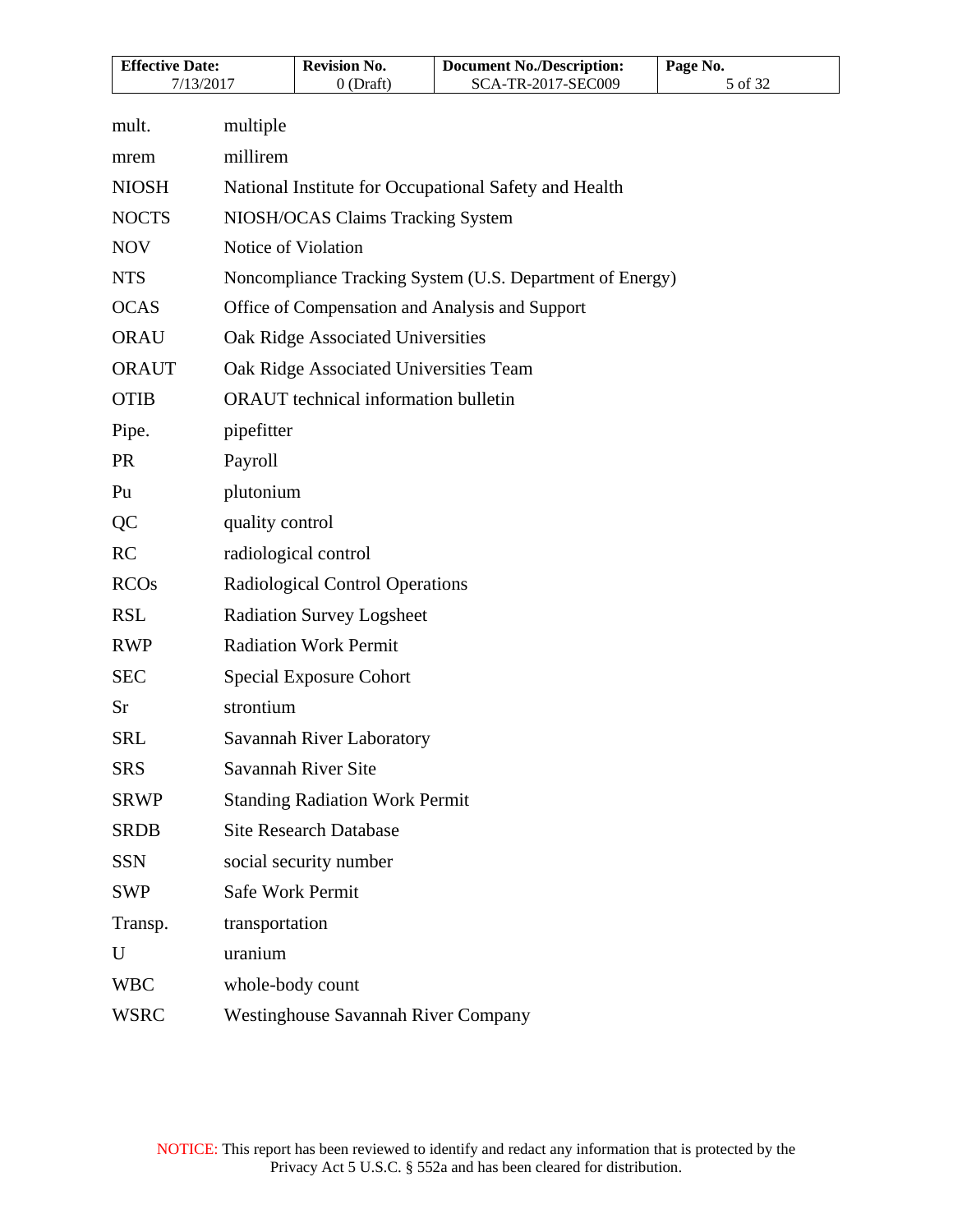| <b>Effective Date:</b> | <b>Revision No.</b> | <b>Document No./Description:</b> | Page No. |
|------------------------|---------------------|----------------------------------|----------|
| 7/13/2017              | ) (Draft)           | SCA-TR-2017-SEC009               | 6 of 32  |

## **EXECUTIVE SUMMARY**

<span id="page-5-0"></span>SC&A conducted a broad-based sampling review of bioassay data completeness for subcontractor construction trade workers (CTWs) at the Savannah River Site (SRS) as tasked by the Advisory Board on Radiation and Worker Health (ABRWH) following the Savannah River Work Group meeting in September 2016. Validation and verification of the completeness of available monitoring data are an integral part of dose reconstruction, particularly where reliance on coworker models is necessary. This review (and a similar one recently completed by the National Institute for Occupational Safety and Health [NIOSH] for work at the SRS high-level caves in Building  $773$ -A for [1](#page-5-1)979–1986<sup>1</sup>) was prompted by a 2013 interview with a former SRS who indicated that subcontractor dose records were maintained separately in "company files" and were later migrated into the electronic database, raising questions regarding the completeness of that SRS database relied upon by NIOSH for dose reconstruction.

SC&A performed sampling using SRS Radiation Work Permits (RWPs) for individual subcontractor CTWs as a means to ascertain whether corresponding job-specific bioassay results could be found in the SRS bioassay records (either hardcopy, microfiche, or electronic). RWPs were identified through a keyword search conducted using the Electronic Document Workflow (Records) System at SRS for the period 1972–1995, across a range of some 20 SRS facilities and operations. RWPs were identified for 1982–1995, with most identified in the 1989–1995 time period (coinciding with the early years of Westinghouse's tenure as operating contractor at SRS). From these RWPs, 360 subcontractor CTWs were initially identified by random selection, 324 identified as being subcontractors with specific job dates, and 306 selected for a bioassay record verification (the 18 not selected lacked verifiable subcontractor status or lacked RWP job dates and were, therefore, excluded).

From this sampling, SC&A found that 34% (105/306) of the subcontractor CTWs lacked jobspecific urinalysis records for the corresponding RWP job requirement date, given a 30-day "grace" period for any results.<sup>[2](#page-5-2)</sup> This result improved to 20% (62/306) if a 90-day grace period is applied. Excluding RWP entries without an explicit bioassay requirement,<sup>[3](#page-5-3)</sup> these results are  $29\%$ (57/197) and 16% (31/197), respectively. It was also found that 1.5% (5/324) of subcontractor CTWs who signed in on these job-specific RWPs could not be found by SRS in either its electronic or hardcopy databases.

In the course of its review, SC&A also established that a chronic history of wide noncompliance with job-specific bioassay requirements existed at SRS, resulting in a Departmental Notice of Violation being levied in 1998. The U.S. Department of Energy's Office of Enforcement noted a

 $\overline{a}$ 

<span id="page-5-1"></span><sup>&</sup>lt;sup>1</sup> That review was completed and issued on June 27, 2017 (NIOSH 2017), too late to be addressed in this SC&A review.

<span id="page-5-2"></span><sup>&</sup>lt;sup>2</sup> A match was indicated regardless of whether the nuclides being targeted in the respective RWP and bioassay records actually corresponded. As explained later in this report, this was necessitated by the widely varying formats and contents of RWPs, Safe Work Permits, and Standing Radiation Work Permit signup sheets at the time, where actual radiological hazard or radionuclides of concern were not often clearly specified.

<span id="page-5-3"></span><sup>&</sup>lt;sup>3</sup> RWP forms at SRS during this timeframe did not uniformly include a bioassay checkoff feature; a deficiency that was identified and corrected in 1998. However, almost all RWPs and job tasks reviewed entailed some followup monitoring, and no difference was found in bioassay coverage. For that reason, SC&A has included data for both cases.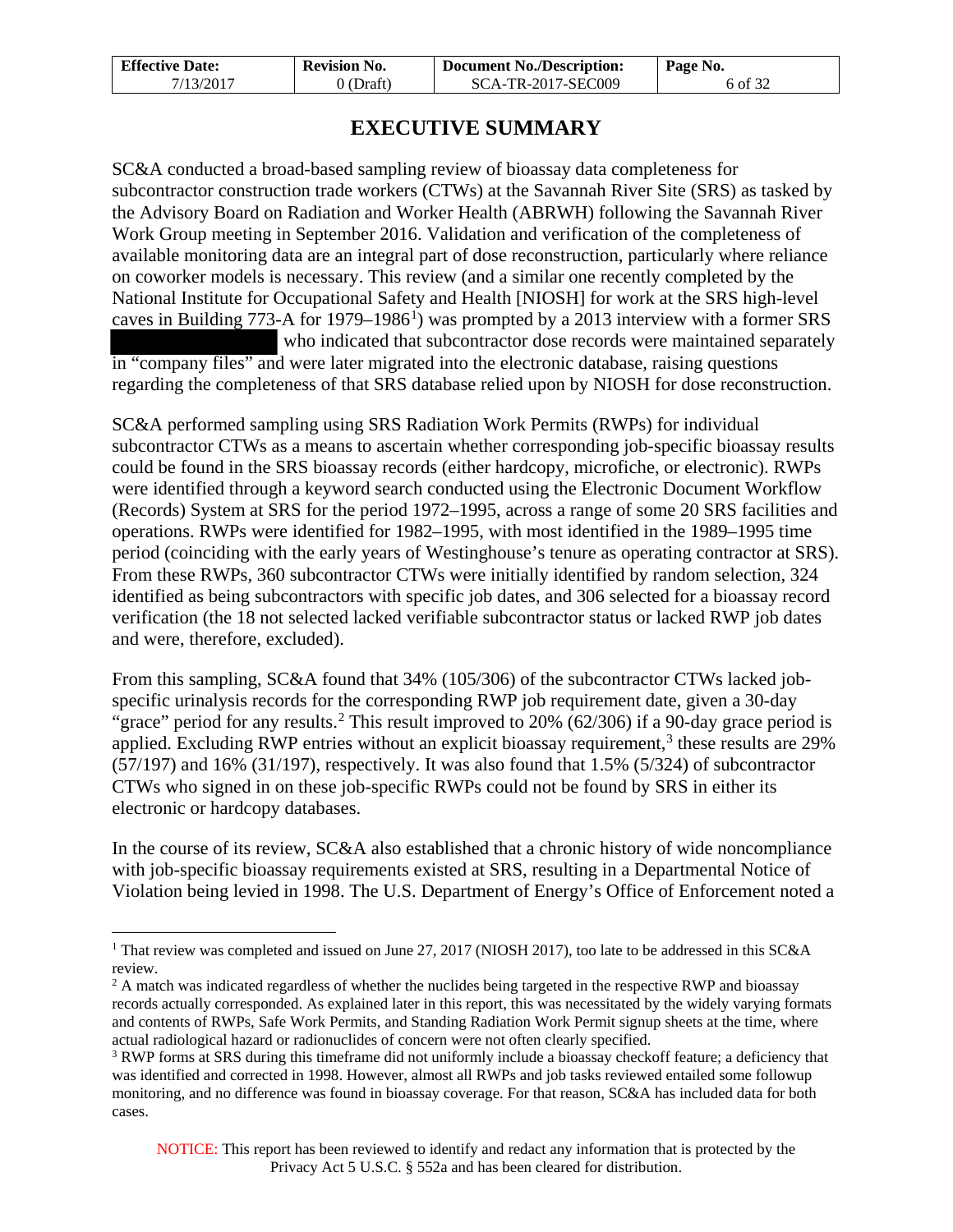| <b>Effective Date:</b> | <b>Revision No.</b> | <b>Document No./Description:</b> | Page No. |
|------------------------|---------------------|----------------------------------|----------|
| 7/13/2017              | 0 (Draft)           | SCA-TR-2017-SEC009               | 7 of 32  |

worker non-participation rate of 79% for required job-specific bioassays during a selected 3-month period of review in 1997. This was preceded by similar findings during a Westinghouse Savannah River Company (WSRC) self-assessment in 1995, and a program compliance review during the Tiger Team assessment in 1990.

While there has been some discussion of what would constitute reasonable "success" criteria for sampled completeness of subcontractor CTW bioassay records, these results and compliance history indicate a dysfunctional job-specific bioassay program at SRS whose results are manifestly incomplete for at least the period 1989–1998<sup>[4](#page-6-0)</sup> and should not be relied upon for coworker model development.

 $\overline{a}$ 

<span id="page-6-0"></span><sup>&</sup>lt;sup>4</sup> While the NOV focused on documented noncompliance over a 2-year period, 1995–1997, that documentation was bookended in 1995 and 1997 by sampling self-assessments conducted by WSRC. Given the persistent nature of noncompliance by both workers and managers, there should be no doubt that these deficiencies predated the first self-assessment in 1995 and were due to a workplace culture of non-accountability to the job-specific bioassay program, a condition found by the 1990 Tiger Team, as well. This is consistent with the results of SC&A's sampling review for 1982–1995.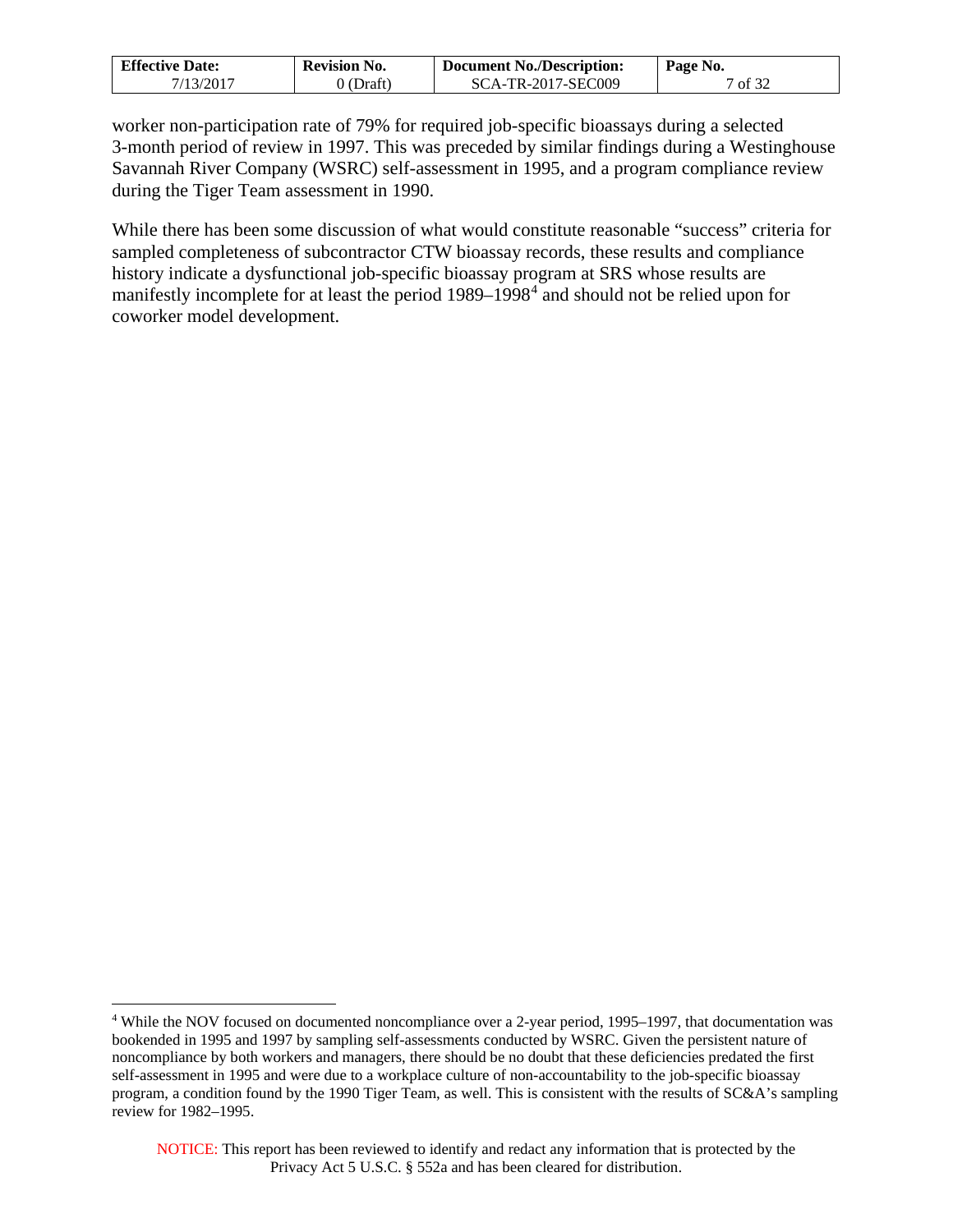| <b>Effective Date:</b> | <b>Revision No.</b> | <b>Document No./Description:</b> | Page No. |
|------------------------|---------------------|----------------------------------|----------|
| 7/13/2017              | 0 (Draft)           | SCA-TR-2017-SEC009               | 8 of 32  |

# **1.0 INTRODUCTION AND BACKGROUND**

<span id="page-7-0"></span>The evaluation report (ER) for the Special Exposure Cohort (SEC) number 00103, *SEC Petition Evaluation Report Petition SEC-00103*, Revision 0 (NIOSH 2008), was issued on November 14, 2008, for "*all construction workers who worked in any area at the Savannah River Site (SRS) during the period January 1, 1950 through December 31, 2007*." Three addendums have since been added. In Addendum 1, the National Institute for Occupational Safety and Health (NIOSH) "*determined that it has sufficient personal monitoring data, source term information, and workplace monitoring data for thorium to allow adequate bounding of the total potential internal exposures at the site during this time period*" (NIOSH 2010, page 31). In Addendum 2 (NIOSH 2011), NIOSH defined an SEC class for January 1, 1953, through December 31, 1957, for designated employees who were involved with fabrication and testing of reactor fuel components containing thorium and chemical separation of thorium waste in process canyons. In Addendum 3 (NIOSH 2012), the feasibility of reconstructing doses received from thorium exposure from October 1, 1972, through December 31, 2007 (previously reserved for further consideration in Addendum 2), was further evaluated.

In this report, SC&A reports on the results of a sampling review of bioassay data completeness for SRS subcontractor CTWs that was tasked by the Advisory Board on Radiation and Worker Health (ABRWH) in September 2016 following the SRS Work Group meeting.

Validation and verification of the completeness of available monitoring data are integral parts of dose reconstruction, particularly where reliance on coworker models is necessary. As noted in NIOSH's *Draft Criteria for the Evaluation and Use of Coworker Datasets*, Revision 4 (NIOSH 2015, page 5), "*the amount of available monitoring data must be evaluated to determine if there are sufficient measurements to ensure that the data are either bounding or representative of the exposure potential for each job/exposure category of the facility.*" This also typically includes a review of electronic data against a representative sample of original data for transcription verification.

In the course of a 2013 interview (and re-interview in 2014) with a former SRS , the issue of data completeness for subcontractor construction trade workers (CTWs) was given added urgency. The interviewee indicated among other recollections, that the dose "*data for subcontractors* [other than DuPont Construction group] *were maintained by company file, not by individual*," and that these records should have been migrated to the two SRS electronic databases, Health Protection Radiation Exposure Database (HPRED) and Health Protection Annual Radiation Exposure History (HPAREH), by the mid to late 1980s. He also noted that "*there were few independent subcontractors prior to 1983, except those that came through DuPont Construction, but these were treated more as "employees*" for monitoring and recordkeeping purposes. Finally, he said that he believed that "*all records are in the Health Physics records and there are not any missing records*" (2013/2014, pages 3–4). SC&A's concern is, and has been, whether NIOSH can validate that subcontractor dose records—more specifically, those for subcontractor CTWs—are, in fact, complete at SRS and fully reflected in the SRS electronic radiological databases to support dose reconstruction, particularly for the more transient and short-term, smaller subcontractors.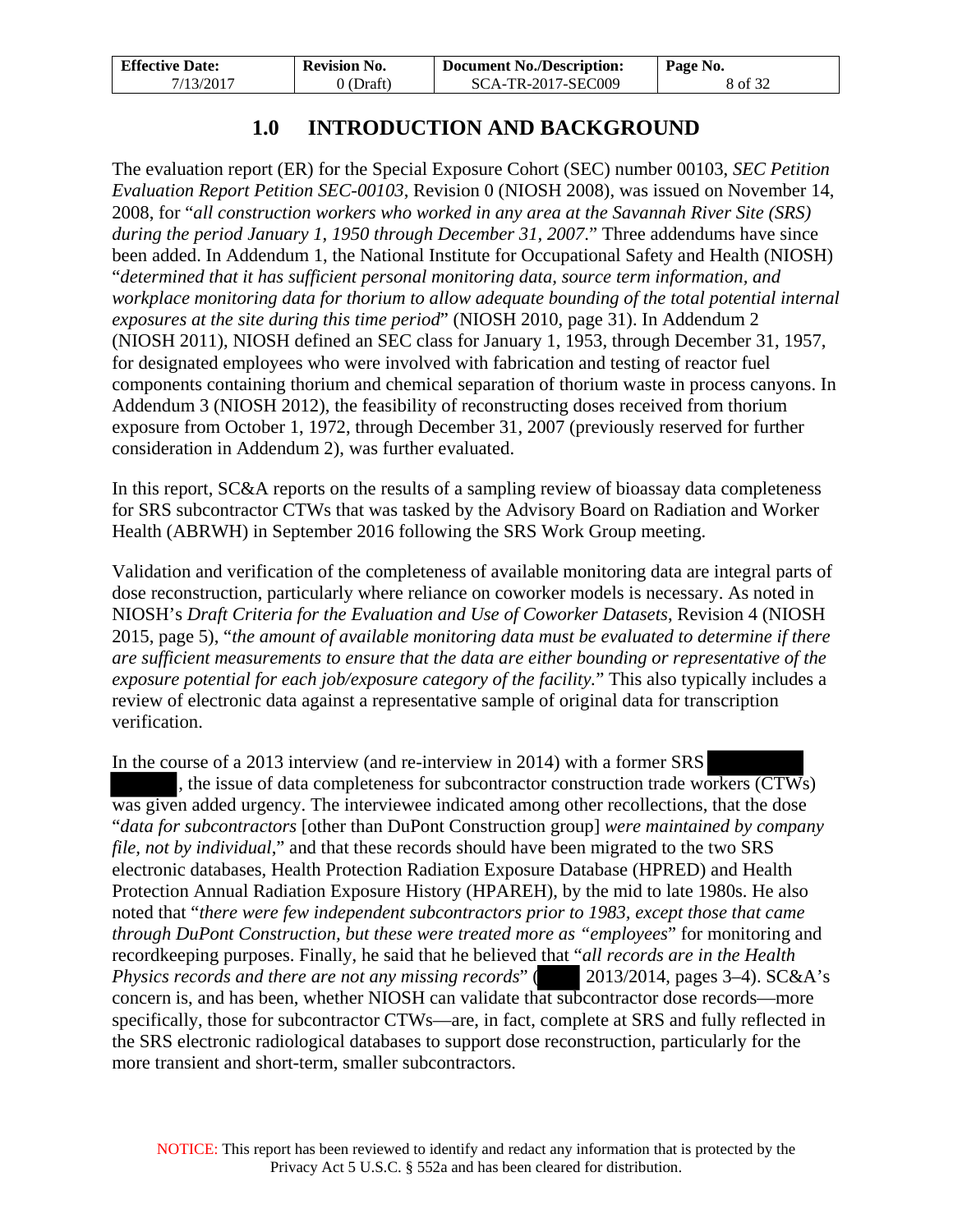| <b>Effective Date:</b> | <b>Revision No.</b> | <b>Document No./Description:</b> | Page No. |
|------------------------|---------------------|----------------------------------|----------|
| 7/13/2017              | $0$ (Draft)         | SCA-TR-2017-SEC009               | 9 of 32  |

As noted in the February 5, 2014, Savannah River Work Group meeting summary notes (ABRWH 2014), the overarching question is a dual one:

- *1) How complete (company names, personal identifiers, dates) were the company files in terms of various tiers of subcontractors, particularly beyond the 1980s when considerably more work was outsourced? and,*
- *2) Was all of the relevant information migrated to the SRS databases* [and] *being used by NIOSH for dose reconstruction?*

Several approaches have already been considered and pursued by NIOSH for validation, including a comparison using NIOSH/OCAS Claims Tracking System (NOCTS) data, and one using the U.S. Department of Labor and Center to Protect Worker Rights subcontractor database, both to ascertain the identity of subcontractor companies and their employees for purposes of comparing with the SRS electronic radiological databases, HPRED and HPAREH. Neither were found to support validation adequately. NIOSH proposed and has since completed an evaluation of some 3,000 pages of construction job plans identified for the high-level caves in Building 773-A for 1979–1986, randomly selecting 110 subcontractors for followup assessment (NIOSH 2017).

Following an SRS Work Group meeting of September 26, 2016, SC&A was tasked with expanding the scope and timeframe of NIOSH's Building 773-A sampling review to encompass a broader time period and set of SRS facilities to improve the representativeness of any results achieved.

# **2.0 SRS SUBCONTRACTOR DATA**

## <span id="page-8-1"></span><span id="page-8-0"></span>**2.1 SRS SUBCONTRACTOR WORKER CATEGORIZATION**

CTWs at SRS were deployed across the entire SRS and represented a broad range of crafts, including carpenters, boilermakers, pipefitters, construction workers, and painters, to name a few. They performed both radiological and non-radiological work and were subject to the same policies and procedures as were the prime contractor employees. During the DuPont operating contract (prior to April 1989), workers were classified according to payroll or "Roll" numbers that corresponded to the nature of their work and employment status. At SRS, Roll 1 were DuPont salaried workers, e.g., scientists, engineers, and the technical staff. Roll 2 constituted local DuPont hourly employees, composed of both CTW and non-CTW workers. CTWs employed by subcontractors such as Miller-Dunn Electric, North Brothers, and B.F. Shaw Company were assigned to Roll 4 and some to Roll 5, and they were also assigned a craft code (e.g., craft code 25 for pipefitters). As more CTW jobs were outsourced under subcontracts, Roll 6 was used as a category to encompass those workers. After 1989 and the advent of the Westinghouse operating contract, the use of roll numbers (at least for Radiation Work Permits [RWPs] and Safe Work Permits [SWPs] sign-ins) became secondary to social security numbers (SSNs). However, roll numbers carried over to the Electronic Document Workflow (Records) System (EDWS) and Pro-Rad electronic dosimetry recordkeeping system and can be found on individual bioassay records. This proved important in SC&A's completeness sampling in that subcontractor status could be verified by either roll number or company name in these records.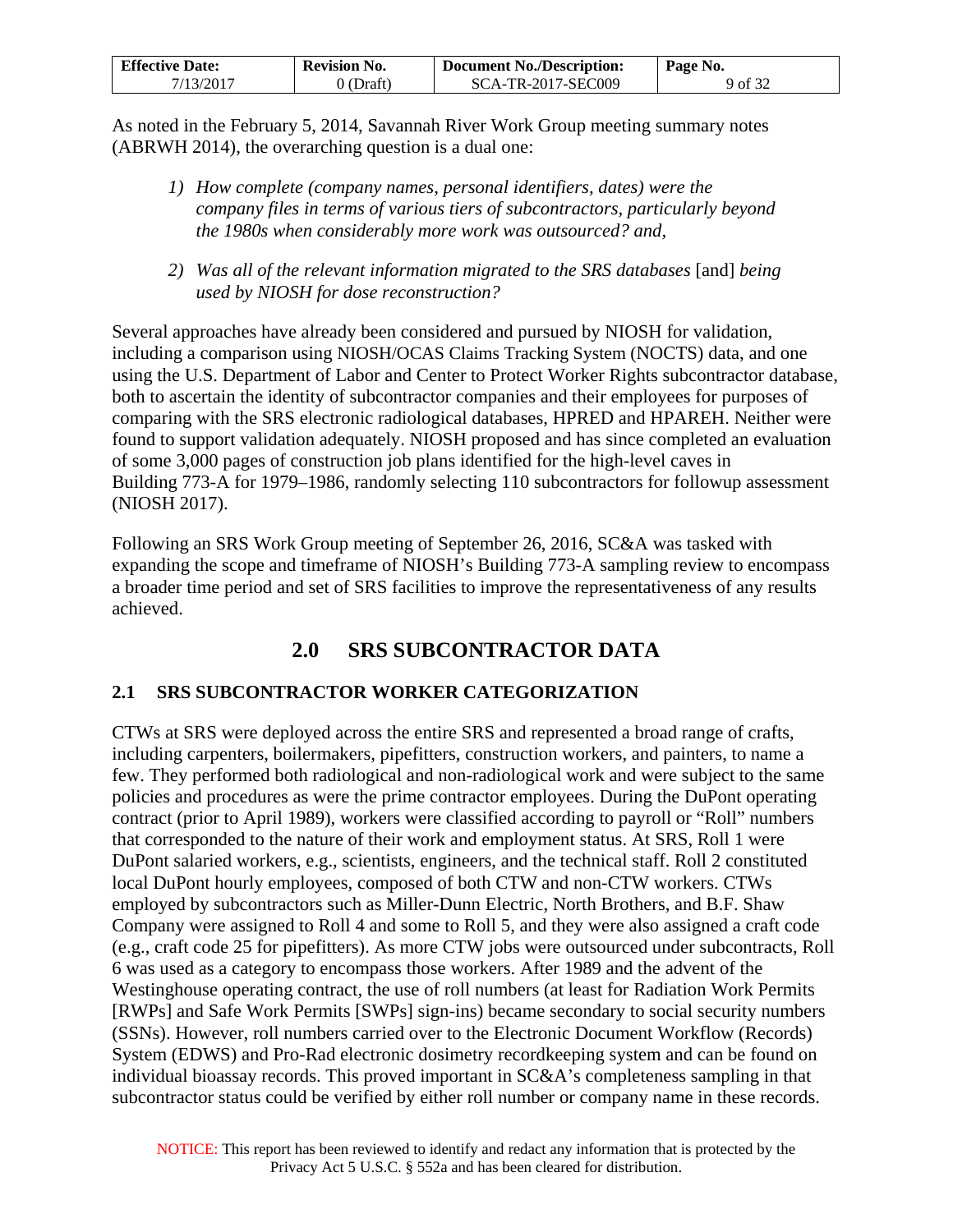| <b>Effective Date:</b> | <b>Revision No.</b> | <b>Document No./Description:</b> | Page No. |
|------------------------|---------------------|----------------------------------|----------|
| 7/13/2017              | 0 (Draft)           | SCA-TR-2017-SEC009               | 10 of 32 |

In terms of monitoring, SRS procedures required that the health physics program provide the same level of job planning and monitoring to construction, maintenance, and other CTW-related functions, as it did with operation and production tasks (DuPont 1959–1971). Routine monitoring programs were prescribed for prime contractor workers (DuPont and Westinghouse Savannah River Corporation [WSRC], which included Roll 2 CTWs), and job-specific monitoring was specified by specific job plans, including construction job plans and RWPs. As noted in ORAUT-OTIB-0081, *Internal Coworker Dosimetry Data for the Savannah River Site*, Revision 03 (NIOSH 2016, pages 17, 19):

*Both of these types of monitoring programs can be considered to be variations in routine, representative sampling. For workers normally present in an area (i.e., non-CTWs and Roll 2 CTWs), the monitoring is specified on an annual basis in the bioassay control procedures. For workers intermittently present in an area (i.e., some CTWs), the monitoring was based on the job plan. For the duration of the job plan and the duration of the exposure potential, the required monitoring was specified. The key point is that in both instances monitoring was based on exposure potential rather than being driven by incidents. In either case, if an incident did occur, incident-driven sampling would have been performed.* 

While CTWs were present both as Roll 2 (prime) workers, and Rolls 4, 5, and 6 (subcontractor) workers at SRS, and both groups were subject to job-specific bioassay monitoring, it is clear that the intermittent nature of work by the subcontractor CTWs made job-specific bioassays predominant for them.

## <span id="page-9-0"></span>**2.2 SAMPLING APPROACH**

SC&A modeled aspects of its approach after that of NIOSH's recently completed review of Building 773-A, with several scoping differences. First, the time frame was expanded to 1972– 1995, with an emphasis on 1989–1995, which represents the post-DuPont era of SRS management that involved a large influx of outside subcontractors (who, for example, were involved in K Reactor restart and environmental restoration and cleanup). Second, the SRS facilities involved were expanded from one (the high-level caves in 773-A) to some 20 facilities and areas, including F and H Canyons, K Reactor, tank farms, and 321-M. Finally, the review scope encompassed all SRS RWPs and SWPs that included CTWs that could be identified through record searches.

Similar to using construction job plans as a means to identify CTWs performing radiological jobs, SC&A sought to search for and locate SWPs and RWPs for 1972–1995, as well as any additional construction job plans (beyond those found by NIOSH for 773-A). Based on a previously inventoried data capture by NIOSH, SC&A also added Radiation Survey Logsheets (RSLs) as a potential source of subcontractor CTW identification. These search parameters were contained in a data capture request that was forwarded to the U.S. Department of Energy (DOE) management at SRS on December 5, 2016 (attached as Appendix A).

An online search via SRS's EDWS was conducted using keywords, resulting in SWPs, RWPs, RSLs, and Standing Radiation Work Permits (SRWPs) signup sheets for 1982–1995 being identified (it was apparent from search results that permits for earlier years and other operations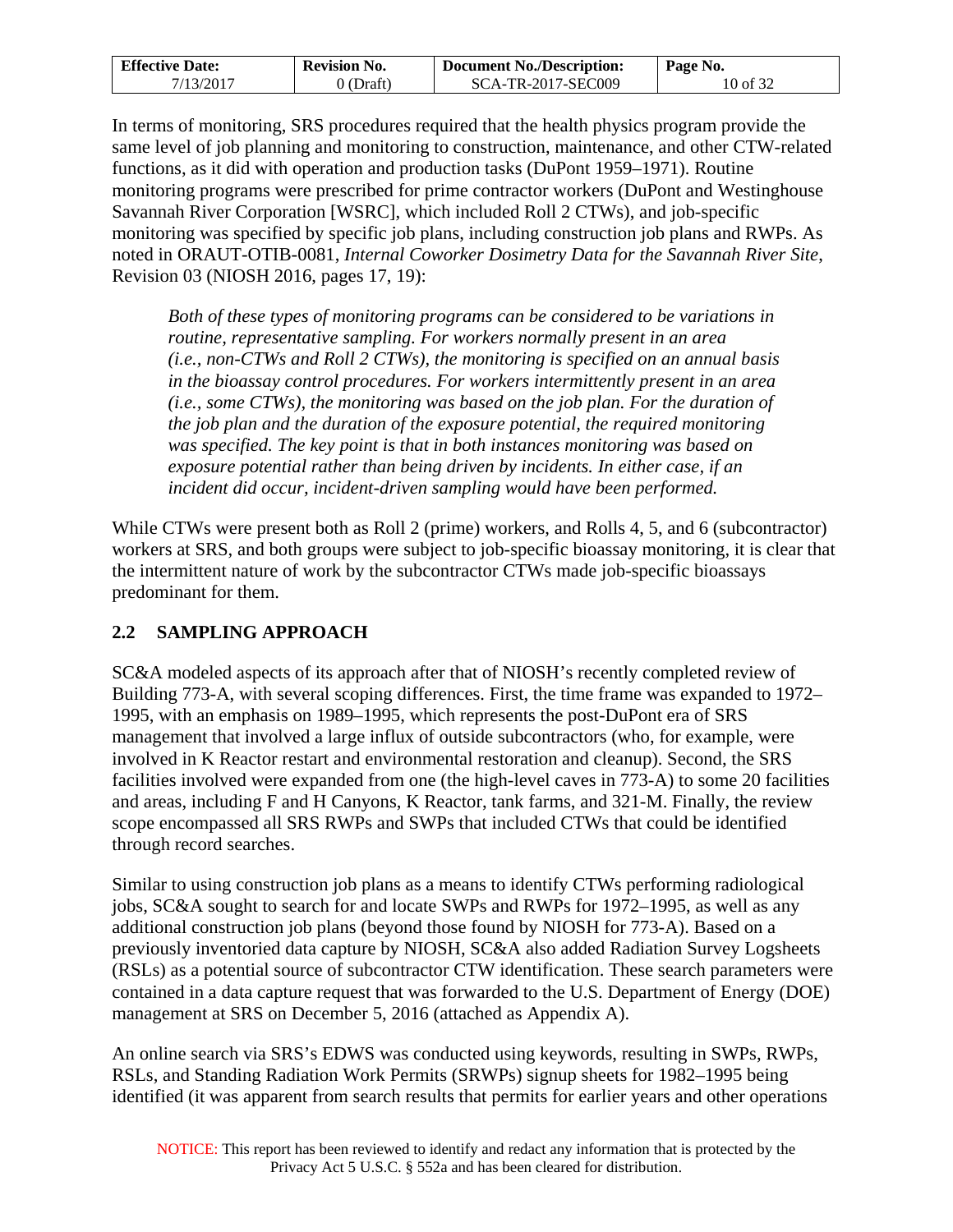| <b>Effective Date:</b> | <b>Revision No.</b> | <b>Document No./Description:</b> | Page No. |
|------------------------|---------------------|----------------------------------|----------|
| 7/13/2017              | 0 (Draft)           | SCA-TR-2017-SEC009               | 1 of 32  |

were not available in EDWS, although they may reside in other record archives yet to be identified). There was a wide difference between the various permits in terms of the degree of job requirements detailed, numbers of workers assigned, and whether bioassay was required. For some RWP forms, bioassay was required upon "end of shift," while others required bioassay without specifying timing, and still others did not provide for such specification explicitly. In the last case, it has become clear from corrective actions required in the aftermath of a DOE Notice of Violation (NOV) (to be discussed later) that RWP forms at SRS did not uniformly include a bioassay sample program checkoff despite such job-specific monitoring being required, and conducted both by procedure and practice. SC&A made a clear distinction between CTWs for whom the permit required bioassay (whether at the "end of shift" or more generally) versus those CTWs for whom the permit had no such specification; given this ambiguity, both sets of data are provided in this report.

Some of these permits, particularly the signup sheets in 1994 and 1995, contained thousands of names, necessitating a random sampling approach. For these voluminous permits, CTWs (as identified by trade) were randomly selected by sampling each file subset (marked as p001, p002, etc.) of the permit, taking, for example, the first 10 CTWs starting on page 1 for p001, the first 10 CTWs on page 200 of p002, the first 10 CTWs on page 300 of p003, and so on. For some SRWP signup sheets, the lack of CTWs for a number of jobs necessitated just capturing the first 40–50 CTWs, in order. The permits typically provided for sign-in by the workers, who added their roll numbers or (after 1989) their SSNs, and often their craft (and craft two-digit number) and department. Illegible or partially legible names and SSNs were common in the RWPs; these were avoided in the SC&A sampling although some degree of interpretation and verification was necessary in name spellings and SSNs.

Some of the EDWS references had few or no online permits that could be referenced for CTW names and identifiers; instead, they cited reference numbers for document boxes maintained at SRS. These were requested for physical access during scheduled onsite data captures (which took place on February 13–16 and February 27–March 2, 2017). Likewise, additional sources of RWP records were identified by SRS and were reviewed on site at the SRS Records Center. This hardcopy documentation was captured and scanned, with CTW names and identifiers included in the overall roster for completeness review. In total, through its EDWS online search and onsite documentation review, SC&A identified 13 RWPs and SWRP signup sheets for the years 1972– 1995, with a total of 324 subcontractor CTWs identified and verified from an initial sample of 360 RWP entries.[5](#page-10-0)

The RWPs sampled included subcontractor CTWs for 1976 and 1981 (each), 1982, 1985– 1987, and 1989–1995 (while RWPs were identified after 1995, these were not sampled given the number of entries available for the six earlier years). SRS operations and facilities encompassed included FB-Line, K Area (including K Reactor), C Area, 321-M, 690N, and 105L—some 20 facilities and operational areas. Subcontractor companies included Bechtel, MK Construction, Raytheon, Miller and Dunn, North Brothers, and EBASCO, some of whom further subcontracted with lower tier subcontractors. CTW crafts included construction, pipefitters, electricians,

 $\overline{a}$ 

<span id="page-10-0"></span><sup>&</sup>lt;sup>5</sup> The higher total listing of 360 CTWs had been identified in the initial sorting following the final onsite review; however, that listing included entries that proved to be prime contractors or had unclear or missing roll numbers; these entries were excluded.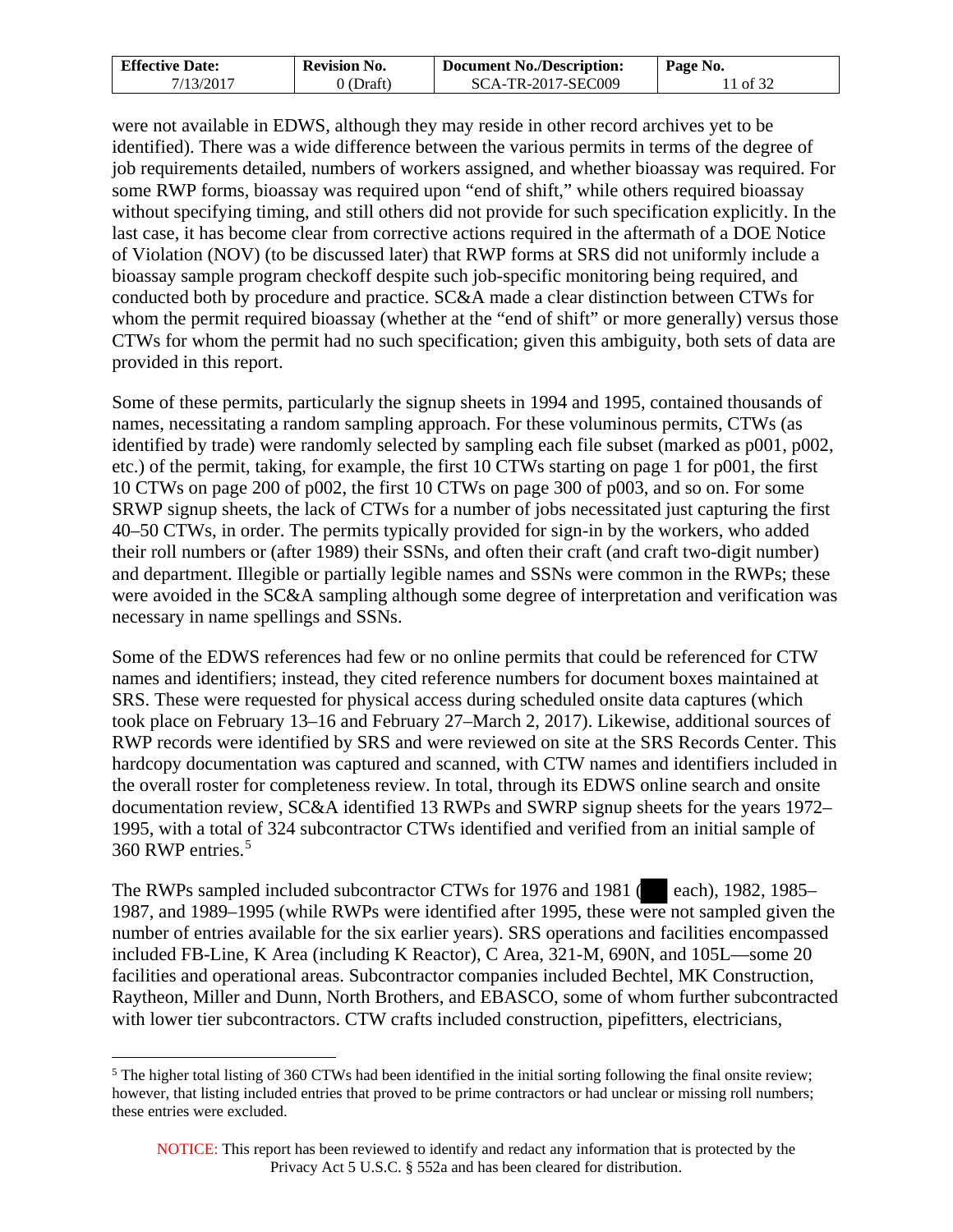| <b>Effective Date:</b> | <b>Revision No.</b> | <b>Document No./Description:</b> | Page No. |
|------------------------|---------------------|----------------------------------|----------|
| 7/13/2017              | $0$ (Draft)         | SCA-TR-2017-SEC009               | l2 of 32 |

painters, carpenters, laborers, boilermakers, millwrights, riggers, sheet metal workers, transportation (drivers), and quality control personnel.

# **3.0 SC&A'S ANALYSIS OF DATA**

## <span id="page-11-1"></span><span id="page-11-0"></span>**3.1 COMPLETENESS REVIEW**

 $\overline{a}$ 

Approximately 360 CTW names and identifiers were derived from the EDWS search; these were posted to a secure drive on the SRS intranet by SC&A. Where available in electronic form, these names and identifiers were then matched with corresponding bioassay records by SRS via the EDWS or Pro-Rad<sup>[6](#page-11-2)</sup> online records systems. For dosimetry records available in hard file or microfiche form, SC&A performed the matching during the two onsite data capture visits.

A number of names were dropped during an initial screening because they were (1) not subcontractors (by virtue of Roll number, company name, job title, or lack of any identifier), (2) duplicates of other entries (the same CTWs often show up on different RWPs), or (3) not fully legible or complete in terms of name or identifiers.

An initial working matrix was prepared for each subfile, with each CTW name provided with corresponding trade (or job), reference source (box number, RWP number), subcontractor affiliation, bioassay requirement (urinalyses dates), records source (fiche, EDWS, hard file), and any notes or comments. Corresponding bioassay documentation was located by matching CTW names and identifiers through Pro-Rad searches by SRS, or by physical searches of microfiche and hardcopy folders in the SRS Dosimetry Office by SC&A. These compilations of summary CTW names, RWPs, and bioassay information were scanned by accompanying Oak Ridge Associated Universities (ORAU) personnel and reviewed for classification clearance by SRS. Once cleared, they were forwarded to ORAU and NIOSH for uploading into the Site Research Database (SRDB).

Based on an initial scan of results, 29 entries were found to be either missing (i.e., not found in the SRS electronic and hardcopy records system) or lacking any bioassay information. These CTW names subsequently were returned to the SRS Dosimetry Office for re-verification. This second review consisted of correcting names and identifiers, such as SSNs, by (1) cross-checking identifiers across available reference sources, (2) searching using permutations of names and SSNs, and (3) searching with full or corrected names. It should be emphasized that RWP entries were handwritten, sometimes barely legible, and missing full names, letters, and correct numbers. Between SRS and SC&A, all but five of the outstanding entries were ultimately identified with correct names and identifiers, from which corresponding bioassay records could be matched. A final screening removed any entries for which a clear RWP job date was lacking. The final listing had 306 subcontractor CTWs subject to job-specific bioassay comparison.

<span id="page-11-2"></span><sup>6</sup> EDWS, The Electronic Document Workflow (Records) System, provides for electronic storage and indexing of legacy hardcopy records, including safety and health, individual exposure records, medical, and human resource data. Pro-Rad is a database system whose purpose is to manage, monitor, and record occupational radiation exposure data for present and former DOE, NNSA, and contractor employees. This system replaced the HPRED system in 2004.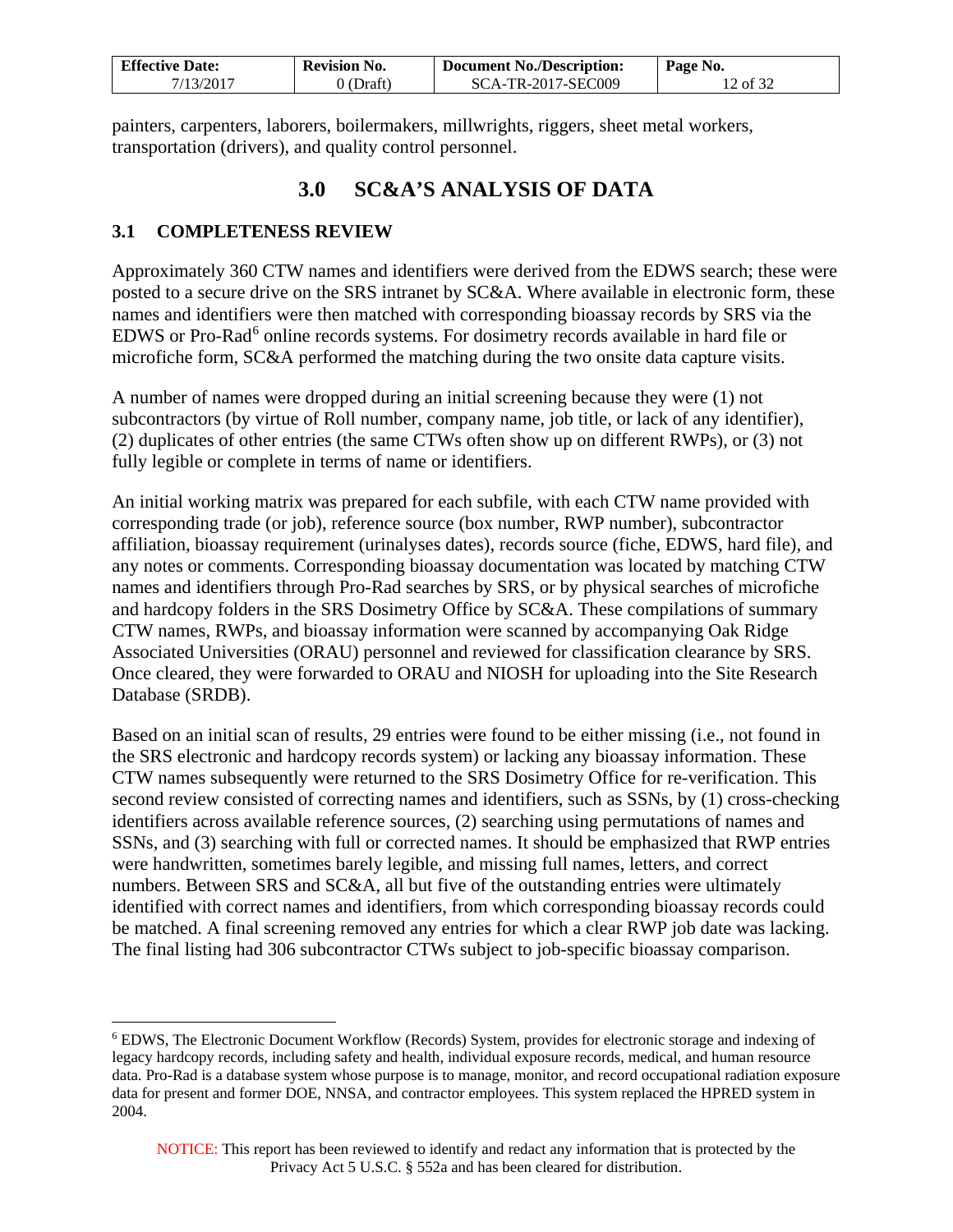| <b>Effective Date:</b> | <b>Revision No.</b> | <b>Document No./Description:</b> | Page No. |
|------------------------|---------------------|----------------------------------|----------|
| 7/13/2017              | (Draft)             | SCA-TR-2017-SEC009               | 13 of 32 |

Once the CTW compilations were available in the SRDB, SC&A commenced its bioassay review process. This involved matching the prescribed RWP job date with any corresponding urinalyses of record, either within 30 days or 90 days, respectively. The basis for this consideration is to provide indices of bioassay compliance or responsiveness, with 30 and 90 days used as measures of responsiveness to an RWP end-of-job bioassay requirement. For tritium urinalyses, such responsiveness would be essential for adequate dose assessments; for plutonium or uranium urinalyses, this would be considerably less so. This is not to draw a broad program judgment of SRS dose assessment or technical adequacy, but to provide an overall indicator of both monitoring program compliance and record completeness.

This comparison does not take into consideration whether the 30- or 90-day bioassay "match" also would match the principal radionuclides of concern for the RWP. SC&A found that the RWPs, SWPs, and SRWP signup sheets were in various formats, with and without bioassay checkoffs, and were often missing any indication of the workplace radiological hazard and radionuclides involved. The only information common across all RWP formats is name, craft or roll number, facility or area, and job date. Therefore, a 30- or 90-day bioassay following a specified job date is considered a match, albeit in some cases the bioassay being accredited may have been performed for a different reason and would have targeted a different radionuclide or sets of radionuclides than that for the RWP in question. This circumstance would lead to some understating, in this analysis, of actual "mismatches" between RWPs and job-specific bioassays.

The bioassay completeness review addressed two sets of RWP entries: (1) those with a prescribed RWP bioassay requirement with a specific job date on the SRS form, and (2) those without an explicit bioassay checkoff on the SRS form, but whose job activity clearly warranted and required job-specific bioassay<sup>[7](#page-12-1)</sup> (as noted earlier, SRS permit forms did not uniformly include such a checkoff despite procedures and actual practices that included bioassays—this was the subject of an enforcement-related corrective action that took place in 1998 that served to revise SRS permit forms to include such a bioassay checkoff). This comparison review is provided in Appendix B as a table derived from SC&A's worksheet with all names and identifiers removed.

## <span id="page-12-0"></span>**3.2 QUALITY CHECK ON DATA**

In addition to initial reviews by both SC&A and SRS to identify CTWs with no or incomplete records, SC&A also cross-checked all CTW entries where bioassays by RWP date were found to be initially missing. Any CTW entries with incomplete or missing bioassays that were suspected of lacking records due to the initial search, screening, or scanning process were referred back to SRS for an additional bioassay records search. Several screenings were also conducted to identify duplicate entries; when found, these were only retained if the worker in question had RWPs in different years, but deleted otherwise.

Although SC&A initially considered a statistical basis for its sampling review, it was determined at an early stage that, given the relatively small number of RWPs identified, coupled with the practical constraints of how many CTW entries could be ultimately searched, processed, and

<span id="page-12-1"></span><sup>&</sup>lt;sup>7</sup> This was a subjective professional judgment exercised by SC&A based on the nature of the work (e.g., CTW activities in tritium-contaminated K Reactor areas) and comparability to other job-specific RWPs; this comparison is provided for additional perspective in light of the RWP omissions cited earlier.  $\overline{a}$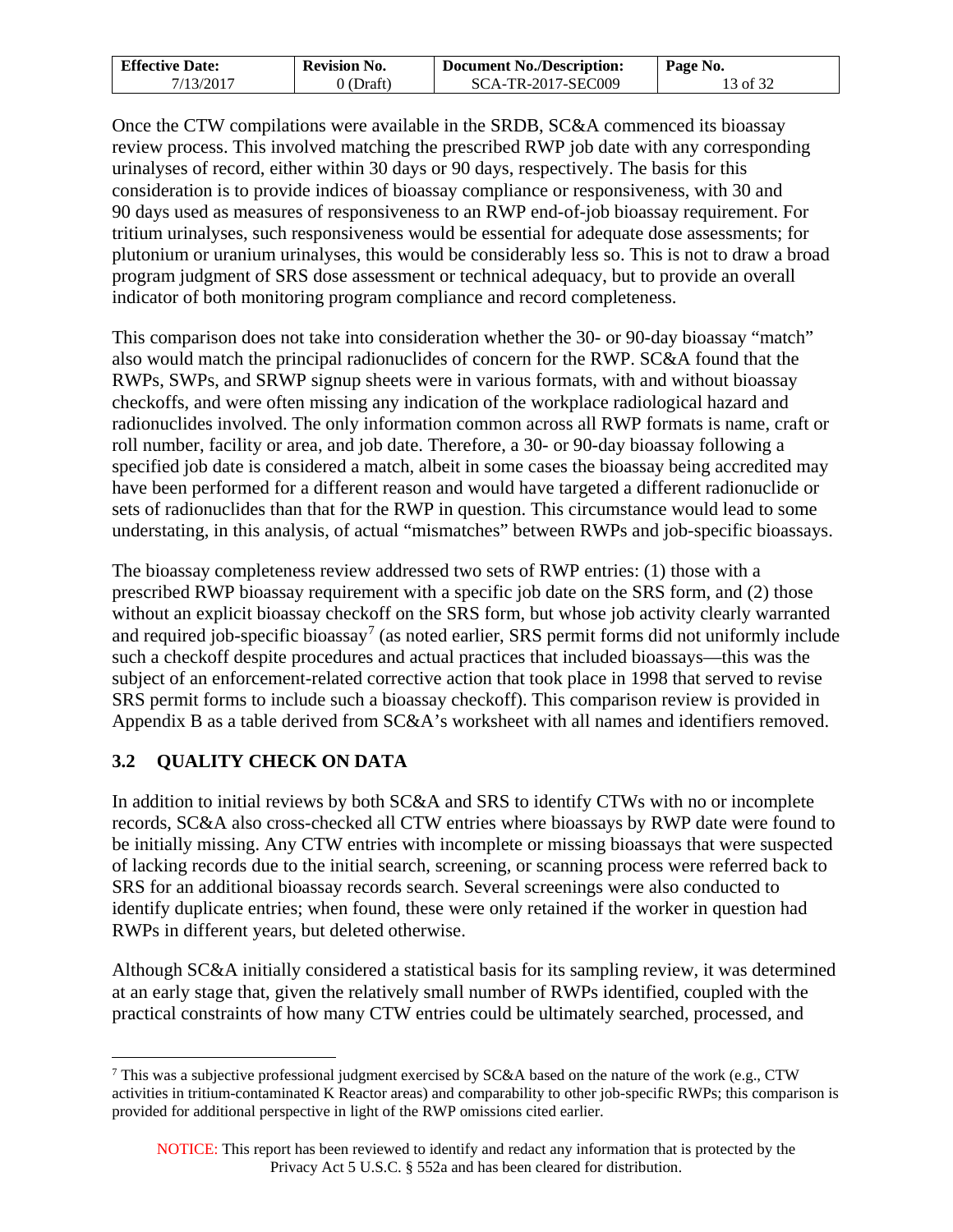| <b>Effective Date:</b> | <b>Revision No.</b> | <b>Document No./Description:</b> | Page No. |
|------------------------|---------------------|----------------------------------|----------|
| 7/13/2017              | ) (Draft)           | SCA-TR-2017-SEC009               | 14 of 32 |

cleared by SRS, the scope of review could be no more than about 300 subcontractor CTWs sampled over the 14 years reviewed (1982–1995, with no RWPs identified for 1983, 1984, and 1988, and each in 1976 and 1981). It is also clear that additional RWPs for other facilities for the same and additional years likely exist but are not searchable in EDWS or by other means at this time. Likewise, for 1994–1995, where SRWP signup sheets containing thousands of CTW entries were employed, there are clearly many subcontractor CTWs who were left out of the random sampling of those sheets. Therefore, the "denominator" of total subcontractor CTWs, or those with RWP bioassay requirements, for each year and in other years, is not known and is not available to inform a statistical derivation of sample size.

It should be noted that the dearth of RWPs and other CTW records prior to 1990 may be influenced by what was reported in worker interviews to have been a sitewide destruction of subcontractor records that took place at the time of DuPont's departure as operating contractor in 1989. From these interviews, it was reported that:

*There were all kinds of records destroyed from the offices of subcontractors after they left the plant. In 1989, the subcontractors started leaving the job as their contracts expired. The personnel were transferred to BSRC [Bechtel Savannah River Company]. The crafts were transferred at various times starting in September 1989. In 1989, the electricians changed from Miller Dunn to BSRC. In the early 1990s, the* [pipe] *fitters changed to Bechtel. Some time in the early 1990s, crews of 6-8 laborers went around to the office buildings that the general contractors had left. It was the records in their offices that were destroyed…. They shredded all kinds of records (e.g., monitoring records, time cards) after the subcontractors left the plant.* [SC&A 2011, page 31]

While the missing pre-1989 CTW records, particularly RWPs, may reside at the operating facilities themselves, the preceding suggests that they may also have been discarded during the transition between operating contractors in the 1989–1990 timeframe. In any case, there were apparently few outside subcontractors (other than working through DuPont Construction) before the mid-1980s, as noted by in his interview ( 2013/2014).

## <span id="page-13-0"></span>**3.3 RESULTS**

Within the intent of this review to sample the degree of completeness for a diverse cohort of subcontractor CTWs over a range of job types, facilities, and time periods for radiological work at SRS, SC&A had two primary objectives:

- 1. Sample the extent to which individual subcontractor CTW records can be located by SRS in its dosimetry record system.
- 2. Sample the extent to which bioassay records for these individuals corresponding to a RWP-related job task can be located by SRS.

For the first objective, care was taken to use every opportunity with SRS to obtain accurate and complete names and identifiers. For the second objective, it is understood that an explicit "end of shift" or job date is the strongest indicator of a followup bioassay requirement. However, in light of serious discrepancies in the SRS permit forms (i.e., no bioassay checkoffs provided) and in the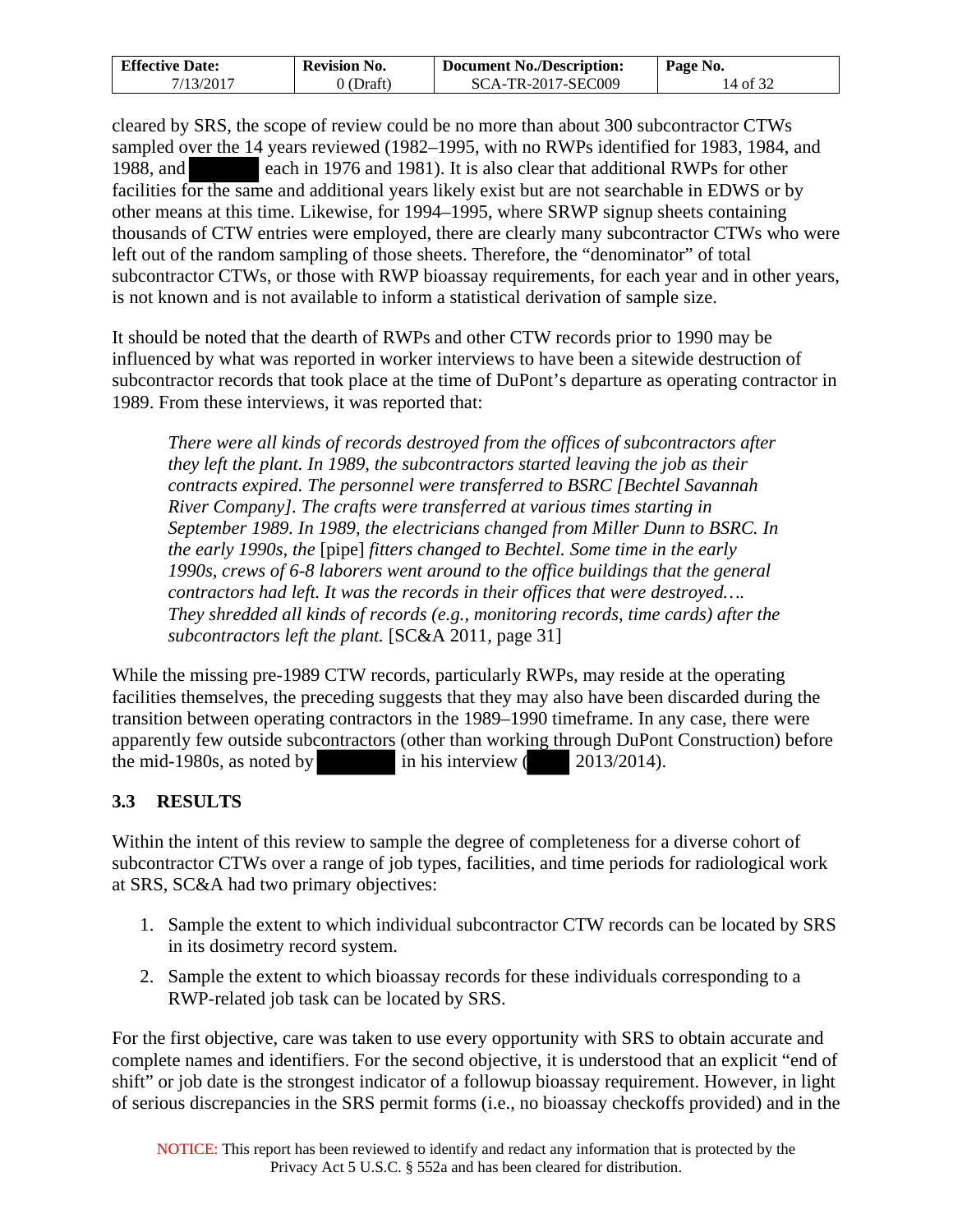| <b>Effective Date:</b> | <b>Revision No.</b> | <b>Document No./Description:</b> | Page No. |
|------------------------|---------------------|----------------------------------|----------|
| 7/13/2017              | (Draft)             | SCA-TR-2017-SEC009               | 15 of 32 |

job-specific bioassay program itself (to be discussed later), SC&A decided to provide results, as well, for subcontractor CTWs whose RWP forms lacked such a checkoff. It is also understood that the 30- and 90-day bioassay criteria are "indicators" of RWP compliance and bioassay records completeness, and that later bioassays for potential exposure to longer-lived nuclides such as plutonium and neptunium would be relevant to dose assessment but problematic for subcontractor CTWs, given the intermittent nature of their work on site and common lack of compliance with termination bioassays.

As summarized from the working spreadsheet reflected in Appendix B, the following results were found from the completeness review of subcontractor CTW bioassay records.

### 1. **Missing dosimetry records**: 5/324 (1.5%)

Subcontractor CTWs for whom no dosimetry records could be located by SRS after reverification through multiple searches and additional identity comparisons (e.g., applying permutations of name and SSN identifiers). It is still possible that a record may exist under a full name or correct SSN, but that is not readily determinable.

### 2. **Missing bioassay results (urinalyses only):**

Total subcontractor CTW entries for RWPs containing job-specific radiological requirements but not necessarily an explicit bioassay checkoff requirement (albeit bioassay required by procedure).

**30 days post-RWP job requirement:** 105/306 (34% missing or 66% "success" rate)

**90 days post-RWP job requirement:** 62/306 (20% missing or 80% success rate)

Subcontractor CTW entries for RWPs containing an explicit bioassay requirement by job date or at "end of shift." These were deemed unambiguous regarding the job-specific bioassay requirement. The lower denominator below represents the number of entries with job-specific bioassay requirements cited on their RWP forms.

**30 days post-RWP job requirement:** 57/197 (29% missing or 71% success rate)

**90 days post-RWP job requirement:** 31/197 (16% missing or 84% success rate)

Those CTWs with incomplete bioassay records that were deemed suspect (as an artifact of the search process, copying, or scanning) were returned to SRS for reverification.

In terms of target radionuclides for the job-specific bioassays conducted, $8$  the following results are based on the 243 bioassay results for those subcontractor CTWs who had recorded bioassay (urinalyses) in either 30 or 90 days (i.e., excluding those from the 306 total entries that did not have a followup bioassay within 90 days of the RWP job date).

• **Tritium:** 181 (75% of targeted bioassay samples of 248 total)

 $\overline{a}$ 

<span id="page-14-0"></span><sup>&</sup>lt;sup>8</sup> As noted earlier, not necessarily the RWP-stipulated radionuclides of concern, given that this information is not always clear in the RWPs examined.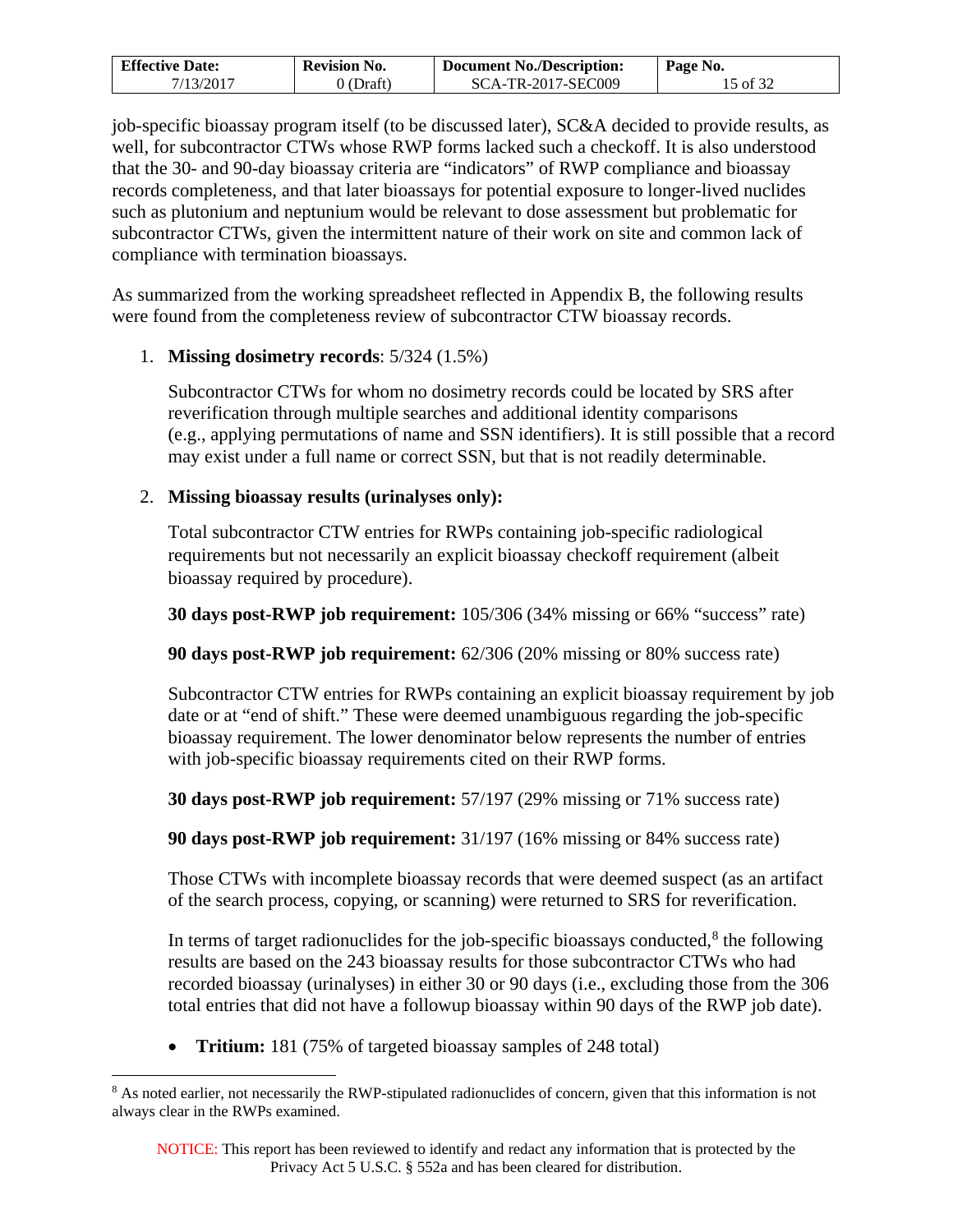| <b>Effective Date:</b> | <b>Revision No.</b> | Document No./Description: | Page No. |
|------------------------|---------------------|---------------------------|----------|
| 7/13/2017              | 0 (Draft)           | SCA-TR-2017-SEC009        | 16 of 32 |

- **Plutonium (Pu-238 and Pu-239):** 49 (20%)
- **Enriched uranium (EU) and EU/strontium-90 (Sr-90)/fission product (FP):** 13 (5%)

This distribution corresponds to the facilities and operations in which the CTWs worked, with tritium bioassays being typically required for K and P production reactor areas, and plutonium and FP bioassays being required of CTWs working in and around the HB and FB Lines. The predominance of tritium bioassay requirements is reflective (at least, in part) of the extensive outsourcing of CTW work in support of K Reactor restart. K Reactor was then a key source of tritium production for the weapons complex and was in standby (beginning in 1989) for extensive upgrades to meet more stringent nuclear safety requirements. Given the years of tritium production operations, residual tritium contamination existed in work areas in and around the reactor, necessitating bioassay for workers in those areas.

Beyond the question of completeness is the importance of timely radiological monitoring. While the majority of SRS workers were on routine bioassay monitoring, a substantial number of subcontractor CTWs were on job-specific bioassays for shorter-lived radionuclides such as tritium. Tritium was one of the major radionuclides present with a relatively short biological half-life (approximately 10 days) at SRS. Tritium bioassays should be performed within the time interval of 2–20 hours after intake for best bioassay results. Because of tritium's biological halflife of 10 days, the maximum delay time for a useful tritium bioassay would be approximately 30 days after intake (at which time, approximately 1/8 the original intake would be present). If the minimum detectable activity (MDA) is 0.5 microcurie per liter  $(\mu Ci/L)$ , and the conversion factor is 2.77 millirem per hour (mrem/hr) per µCi/L, the minimum detectable committed effective dose equivalent (CEDE) would be approximately 10 mrem from a bioassay taken 30 days after the intake; i.e., a worker would have to receive a CEDE of 10 mrem for the tritium concentration in the urine to be detectable by a tritium bioassay taken 30 days after intake. SC&A's analysis of the sampled SRS CTW subcontractor bioassay data found that 90% (162 out of 181) of workers who had tritium bioassays, and were listed on an RWP that required a bioassay, had recorded tritium bioassay results within 30 days of the RWP job date.

In the context of the completeness of subcontractor CTW dosimetry records at SRS, SC&A found, in absolute terms, that a small number ( $\Box$ ) of the 360 subcontractor CTWs identified for 1982–1995 lacked dosimetry records. However, a significantly larger number (20–34%) lacked followup bioassays as required by job-related RWPs. Without a comparison with prime contractor workers, it is not possible to determine if these rates are better or worse than the non-CTW worker population at SRS for those years.

## <span id="page-15-0"></span>**3.4 CHRONIC BIOSSAY COMPLIANCE PROBLEM AT SRS**

It is worth noting that the lack of worker adherence to job-specific bioassay requirements was a chronic problem at SRS for all workers and was the subject of an NOV and civil penalty in 1998, under DOE's Price-Anderson nuclear safety enforcement program. The operating contractor, WSRC, was cited for "*deficient work processes with respect to full worker adherence to established WSRC bioassay requirements*" (DOE 1998a). DOE's Office of Enforcement and Investigation found that: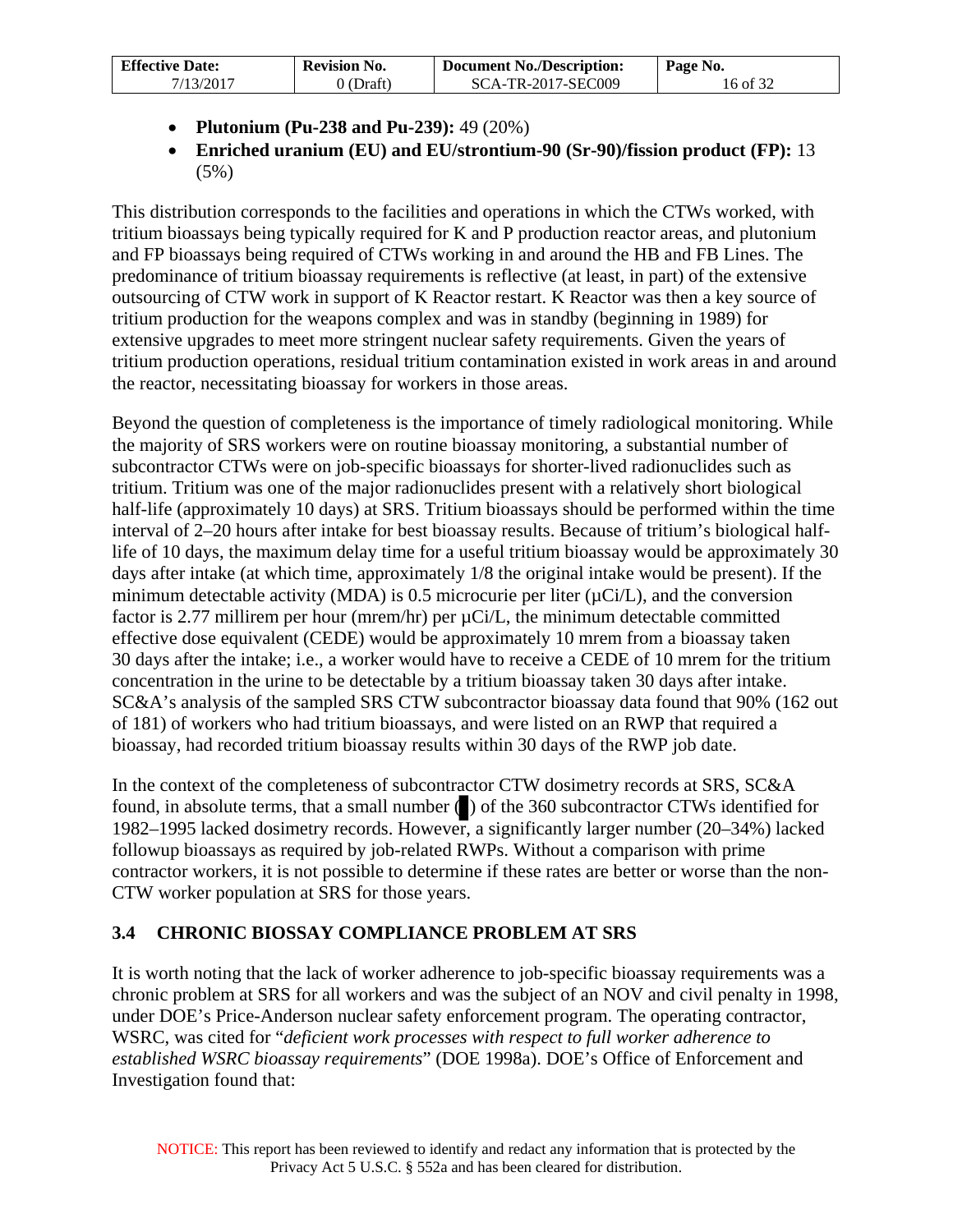| <b>Effective Date:</b> | <b>Revision No.</b> | <b>Document No./Description:</b> | Page No. |
|------------------------|---------------------|----------------------------------|----------|
| 7/13/2017              | 0 (Draft)           | SCA-TR-2017-SEC009               | 17 of 32 |

*Specifically, workers and their management routinely failed, over a period of approximately two years, to ensure that job-specific bioassay samples were submitted for analysis as required by WSRC internal procedures. DOE-SR identified bioassay sample submittal deficiencies for the job-specific portion of the bioassay program to WSRC as early as November 1995.... In spite of* [these] *completed corrective actions that included numerous revisions to bioassay and work control procedures and worker retraining, worker participation in the jobspecific bioassay program continued to decline. These violations occurred because WSRC did not have a process in place to determine whether corrective actions had been effective in remedying identified deficiencies. As a consequence, the job-specific bioassay non-participation level rose to 79 percent in the second quarter of 1997* [emphasis added]. [DOE 1998a].

This NOV originated in a self-assessment conducted by WSRC in May 1997, subsequent to its initial findings in 1995, following enforcement actions taken by DOE that year at Mound Laboratory for a similar lack of adherence to job-specific bioassays.<sup>[9](#page-16-0)</sup> The intent was to determine if similar problems existed with the bioassay program at SRS (Augusta Chronicle 1998). WSRC conducted its earlier, limited sampling of facilities using job-specific RWPs requiring bioassay samples and found that:

*Of the 3,200 bioassay requirements reviewed, 95 percent of the workers were covered by the routine bioassay program and had submitted bioassay samples as required. However, of the 5% of the workers requested to submit job-specific bioassay samples, only 33%* [non-participation rate of 67%] *were provided. A separate review also found that the Bioassay Laboratory was only notified by the Radiological Control Operations (RCOs) of about 33% of the samples that were actually submitted for analysis.* [DOE/NTS 1997]

Regarding the above two surveys conducted at SRS, it should be noted that the latter selfassessment that was conducted in May 1997 (33% compliance) was a limited sampling of facilities that used job-specific RWPs, whereas the follow-on survey conducted in September 1997 for the second quarter of 1997 (21% compliance) was a full assessment covering all facilities that used either standing or job-specific RWPs requiring bioassay submittal.<sup>[10](#page-16-1)</sup>

It is clear that the problem of worker and management adherence to job-specific bioassay requirements was a persistent one, as far back as to the 1990 Tiger Team assessment. In that assessment, SRS was cited for noncompliance with DOE Order 5480.11, in part, because "*the mechanism for follow-up and collection of delinquent bioassay samples is not working*" and that

 $\overline{a}$ 

<span id="page-16-0"></span><sup>9</sup> On October 21, 1997, DOE had issued a Severity Level 1 NOV, with civil penalty, against EG&G, Inc., the operating contractor of Mound Laboratory, for "*failure to adequately assure that the Mound Plant's Bioassay Program for workers was implemented in accordance with the contractor's own established procedures*." (DOE 1998b). The NOV indicated that for FY1997, it was determined that approximately 108 workers performing radiological work activities under the control of at least 20 different RWPs had failed to submit job-specific bioassays. These deficiencies were known as early as 1995.

<span id="page-16-1"></span> $10$  On this basis, it is not clear whether the non-participation level "rose" to 79% or whether this non-participation rate, in actuality, provided a more accurate representation of the status quo given its full scope encompassing all SRS operations. It remains the only review identified that was of full scope, not a limited sample.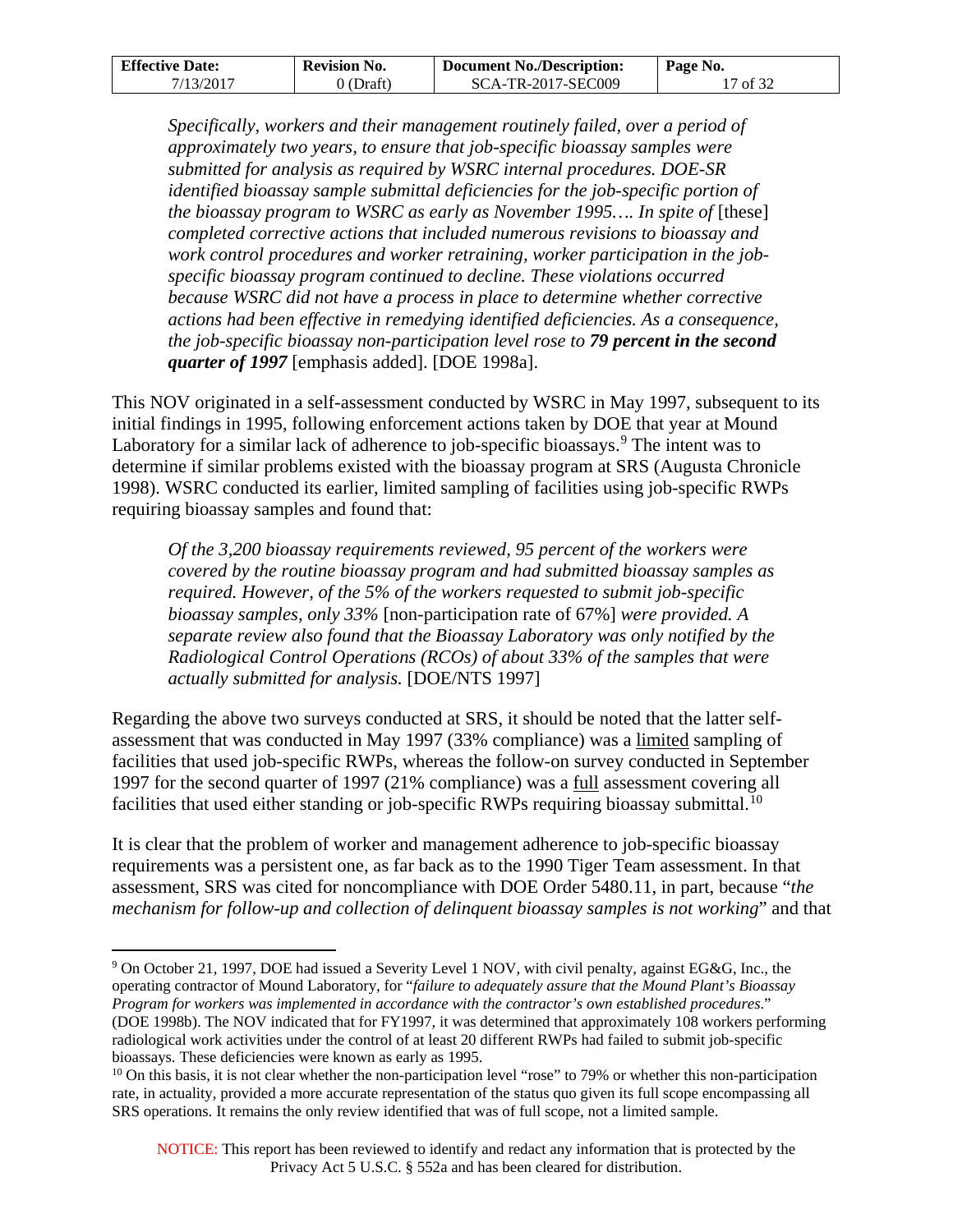| <b>Effective Date:</b> | <b>Revision No.</b> | <b>Document No./Description:</b> | Page No. |
|------------------------|---------------------|----------------------------------|----------|
| 7/13/2017              | 0 (Draft)           | SCA-TR-2017-SEC009               | 18 of 32 |

"*not all positive bioassay results are investigated and many investigations are incomplete because of the problem with delinquent bioassay samples*" (DOE 1990). Corrective actions tied to the Tiger Team assessment in 1990, and later WSRC findings in 1995 and 1997 proved inadequate to change the workplace culture and accountability to bioassay participation.

The enforcement program's corrective program was initiated at SRS in late 1997 and completed (or closed) on December 28, 1998, with the following key corrective actions taken (partial listing) (DOE/NTS 1998):

- [Revise WSRC procedure to] *establish requirements for a RCO* [Radiological Control Operations] *job-specific bioassay log.*
- [Revise WSRC procedure] *to include the requirement to identify workers who have signed-in on an RWP but do not participate in the required routine sample program specified on the RWP and to verify the Job-Specific Bioassay Sample Log contains an entry for each identified worker.*
- [Revise WSRC procedure] *for RWP sign-in sheet, to include bioassay sample program check-off.*
- [Revise WSRC electronic forms] *to include a T-30 bioassay sample program check-off.*
- *Develop and complete training on the bioassay sampling program for*  [radiological control] *inspectors and RC supervisors.*
- *Develop and incorporate changes to the radiation worker training program to increase the worker's awareness of bioassay sampling program requirements.*
- *Develop performance-based lines of inquiry to be used to determine the effectiveness of actions taken to correct deficiencies in the job-specific bioassay sampling program and incorporate them into the Safety & Health Operations department self-assessment plan.*

From a review of the DOE Noncompliance Tracking System (NTS) for 1999 and beyond, there are no reports of further issues (at least from the compliance standpoint) with the job-specific bioassay program.

## <span id="page-17-0"></span>**3.5 ACCEPTABLE COMPLIANCE RATE**

In terms of the implications to dose reconstruction, or more specifically, coworker model development, of non-adherence to job-specific bioassay requirements or related indicators of bioassay records completeness, the question of a "success metric" for completeness has arisen.

During the September 26, 2016, meeting of the SRS Work Group, there was a discussion of the question of what would constitute such a "success metric." In that discussion, NIOSH provided the following perspective on this question:

[DR. TAULBEE:] *Bioassay is a little more questionable* [than external dosimetry or badging] *from that standpoint* [of completeness]*. The reason that it's*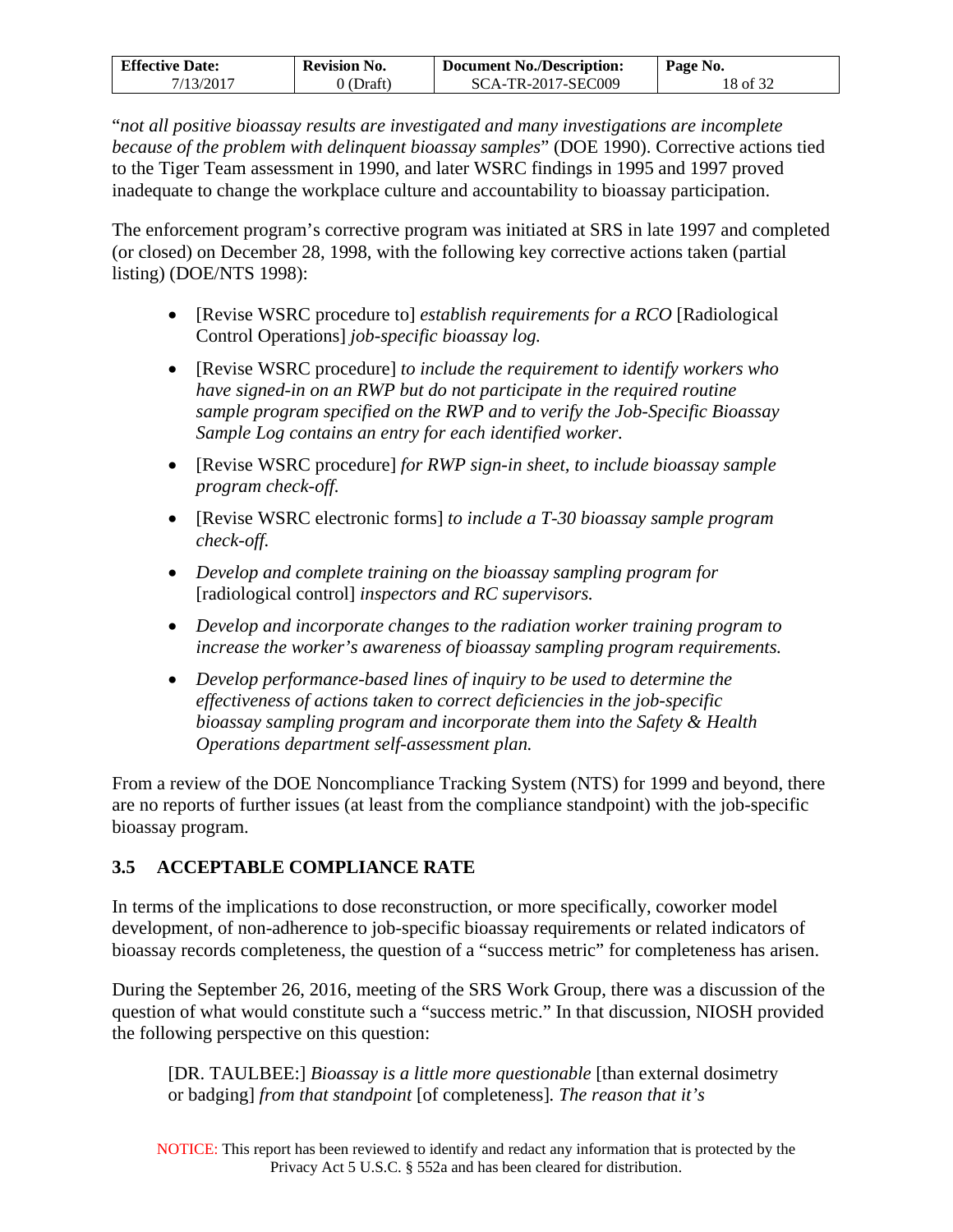| <b>Effective Date:</b> | <b>Revision No.</b>  | <b>Document No./Description:</b> | Page No. |
|------------------------|----------------------|----------------------------------|----------|
| 7/13/2017              | $\mathcal{O}(Draff)$ | SCA-TR-2017-SEC009               | 19 of 32 |

*questionable is because even today the construction trades worker, especially a subcontractor, finishes the job and is given a urinalysis kit to leave a 24-hour urine sample in, and they may or may not return that to the site.* [ABRWH 2016, page 21]

In terms of an actual metric of success for application to a dataset for coworker development, NIOSH contemplated a metric of a 75% urinalysis rate of recorded results within a year (or alternatively, half a year) of the job-specific RWP requirement as being reasonable, as follows (ABRWH 2016, pages 21–23):

[DR. TAULBEE:] *I'd consider success if we're greater than 75 percent, considering that these could have been a onetime job and, you know, you can ask somebody to leave a 24-hour urine sample and give them all the materials, but if they don't send it back, there's nothing really the site can do, or anybody can do, even today, other than restrict them on their next job coming into the site.* 

*So I don't expect a hundred percent on that one, but I do think that -- I do anticipate that we will have a fairly reasonable success rate.* 

*And if we do, of, say, 75 percent, then I feel the coworker model would be valid because the people who would not be leaving their sample would probably be -- I can't see why they would be just the high jobs. I would think that they would be the more at random.* 

*So, you know, a coworker model should cover those workers' intake potential. And so, that's what we're considering from this standpoint.* 

*CHAIRMAN CLAWSON: So, Tim, let me interrupt for just one second.* 

*DR. TAULBEE: Sure.* 

*CHAIRMAN CLAWSON: So, with this paperwork, your feeling is, is that there should be a bioassay tied to each one of these permits or--* 

*DR. TAULBEE: No, within that year. By the way they were doing the monitoring, it was quarterly with the maximum frequency, unless there was an incident or something like that.* 

*So if we don't have an indication of an incident or something along those lines for these workers, but they were wearing a respirator doing this type of work, I would expect to see, within a year of that work, a bioassay sample for that work.* 

*Because some of them, even though they were subcontractors, they were not - they were going from one job to the other, to the next, to the next, and we see many of the same names within this group.* 

*So it wasn't a dedicated group completely, but they did tend to use many of the same workers. So I don't expect it to be at the end of each job plan. But if we*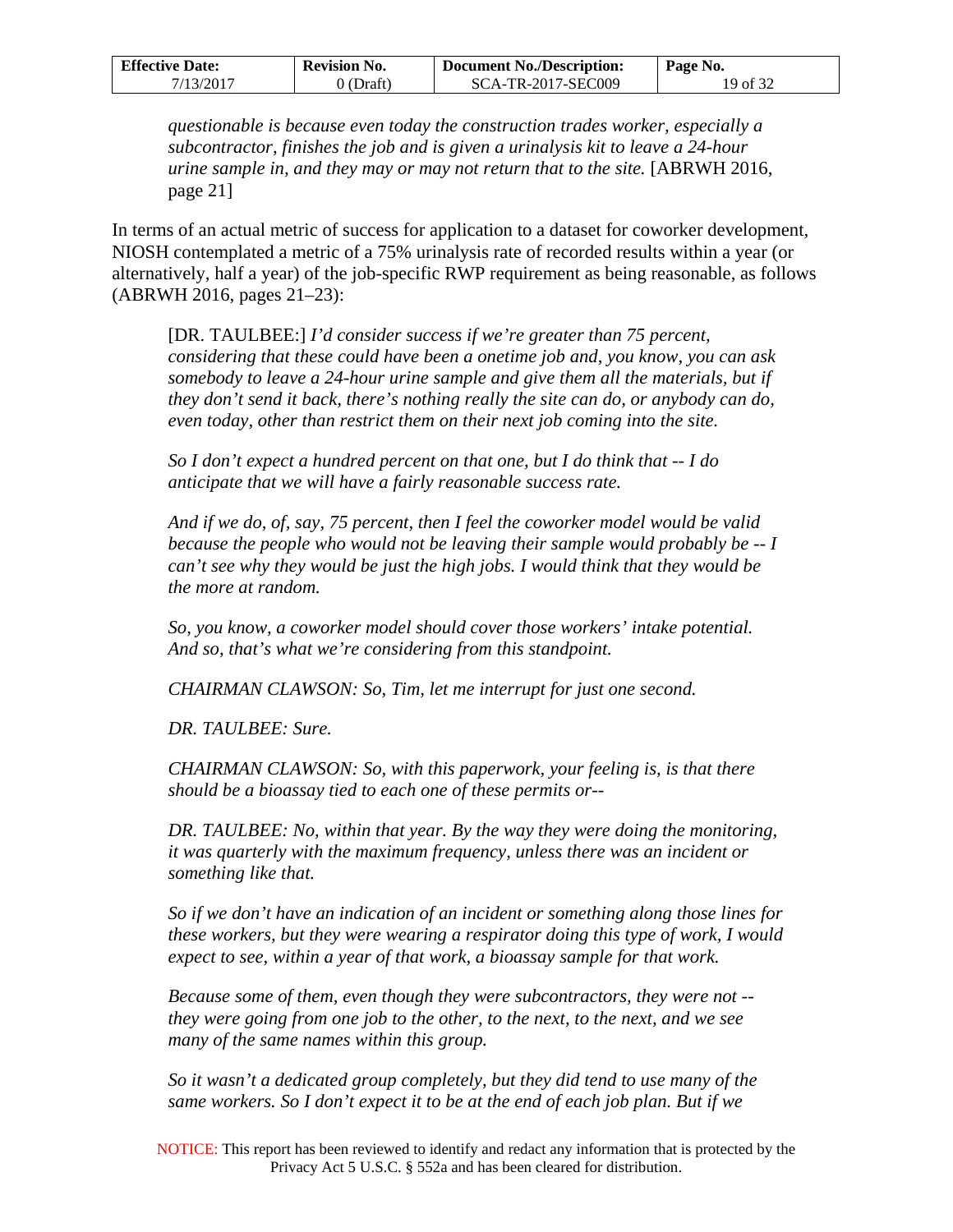| <b>Effective Date:</b> | <b>Revision No.</b> | <b>Document No./Description:</b> | $P$ age No. |
|------------------------|---------------------|----------------------------------|-------------|
| 7/13/2017              | 0 (Draft)           | SCA-TR-2017-SEC009               | 20 of 32    |

*don't have, you know, a bioassay within that year or half a year or something like that, then, yeah, I would consider that a miss.* 

While SC&A appreciates the utility of a metric of this kind, it presumes that there is a functional job-specific RWP program whose bioassay requirements are followed by workers and enforced by management through accountable procedures and oversight. From WSRC's own selfassessments beginning in 1995, extending to DOE's NOV in 1998, it is clear that there was little adherence to and enforcement of job-specific bioassay requirements from the beginning of WSRC's tenure in 1989 through to a complete overhaul of procedures, tracking, and management of bioassay followup requirements in 1997–1998, as part of a corrective action program to satisfy the NOV. SC&A's sampling result of 20–34% (or alternately, 15–28% of those with explicit requirements) of missing bioassays contrasts with the 67% missing bioassays due to non-participation cited in the NOV and the 79% missing bioassay rate cited by WSRC in 1997 (2nd quarter).

As this last figure—79% missing bioassays for RWP-based, job-specific bioassays— is the only one that was not a limited sample, but an actual full assessment covering all SRS facilities that used either standing RWPs or job-specific RWPs requiring submittal of bioassay samples, it is the most authoritative one to date. Given the clear workplace cultural impediments to making corrective actions for this problem, it is also clear that this condition was a persistent one as far back as the late 1980s.

### Section 2.2 of NIOSH's *Draft Criteria for the Evaluation and Use of Coworker Datasets* (NIOSH 2015) states:

*Once the measurement techniques have been found to be technically acceptable, the amount of available monitoring data must be evaluated to determine if there are sufficient measurements to ensure that the data are either bounding or representative of the exposure potential for each job/exposure category at the facility. This analysis should look, not only at the total amount of data that are available, but also consider any temporal trends in data availability. A useful technique to establish this is to conduct a gap analysis. That is, the available monitoring data should be reviewed against the number and types of workers that were involved in radiological activities over time at the facility.* 

### And further:

*Facilities with the potential for internal and/or external exposure to a large percentage of the workforce would require many more samples than one in which the potential for exposure was limited to just a few workers.*

Based on these criteria, there are the dual questions of whether there are "sufficient measurements" that (1) could bound all of the specific jobs or exposure categories involving CTWs at the site or (2) be representative of the exposure potential for each CTW job or exposure category at SRS. And finally, how many samples would be necessary given the relatively large percentage of CTWs having an exposure potential in RWP-prescribed jobs (essentially 100% having exposure potential by definition).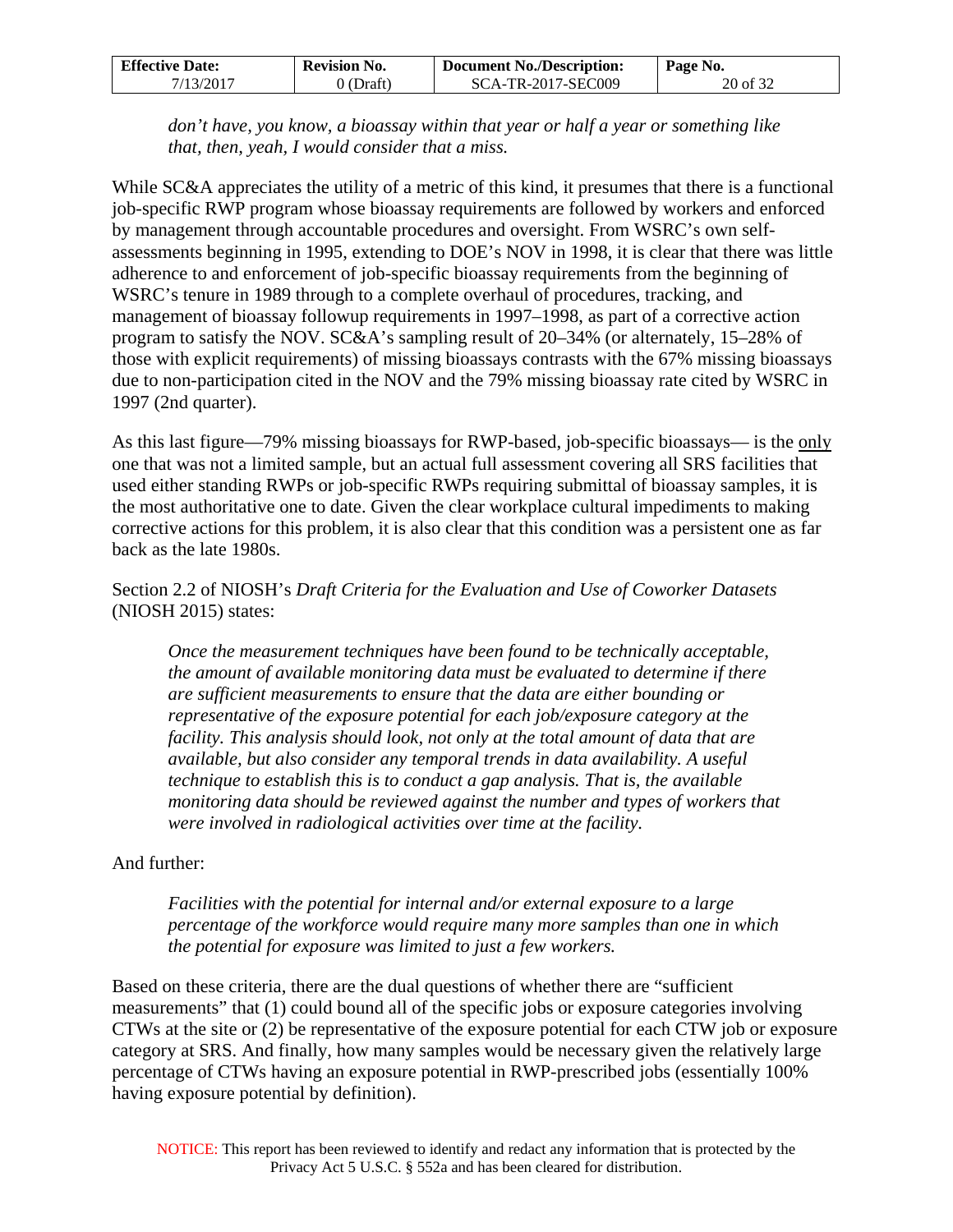| <b>Effective Date:</b> | <b>Revision No.</b> | <b>Document No./Description:</b> | Page No. |
|------------------------|---------------------|----------------------------------|----------|
| 7/13/2017              | 0 (Draft)           | SCA-TR-2017-SEC009               | 21 of 32 |

A response to the first question is essentially subjective. However, by the sheer scope and magnitude of the missing bioassay measurements over an indeterminate but extended period of years,<sup>[11](#page-20-1)</sup> it is not feasible to account for all of the RWP-driven jobs for which CTWs had radiological exposure potential, by relying on either production worker routine bioassays or what limited job-specific bioassays were submitted. For these, a bias would exist in the type of radiological work non-CTWs versus CTWs performed, with CTW work being assigned across the site, typically intermittent and transient in nature, involving different radioactive sources, operations, and controls. There is also evidently a temporal trend in the available data, as greater reliance on subcontractor CTWs occurred toward the end of the 1980s, as well as expanded use of RWPs and RWP-driven bioassays under the new operating contractor (WSRC) beginning in 1989.

A response to the second question ties to the first. It does not appear feasible that site-wide measurements or the relatively small fraction of submitted job-specific bioassays would be representative of the spectrum of jobs or exposure categories involving CTWs at the site. This would essentially be an attempt to apply non-CTW routine bioassays to bound exposure potential for CTWs performing specific crafts-related jobs. This would entail that CTW exposure potential could be assessed by job categories and found to be enveloped by that of non-CTWs, a comparison that is undercut by almost 80% of the job-specific bioassay measurements being missing for CTWs (it is also not clear if the non-CTW internal dosimetry database has been similarly validated and verified for completeness). For subcontractor CTWs, this disparity would be even greater given the intermittent nature of their onsite work, which would entail predominantly RWP-driven, job-specific bioassay monitoring.

For the final consideration, sampling size, it is clear that a relatively large measurement sample would be necessary to encompass the broad range of facilities, long time periods, and CTW job activities at SRS. This is clearly illustrated by the difference in results achieved by WSRC in its own self-assessments of job-specific bioassay compliance, where a limited sampling of jobspecific RWPs at some facilities at a single point in time found 67% noncompliance, whereas a full sampling of all job-specific RWPs at all SRS facilities over a full quarter found 79% noncompliance.

## **4.0 SUMMARY AND CONCLUSION**

<span id="page-20-0"></span>From the September 26, 2016, Work Group discussion, a "success" metric of 75% of CTWs sampled for bioassays was offered by NIOSH as illustrative of how much agreement would be needed to support coworker development. However, putting aside the actual merits of such a proposed criterion, none of the surveys taken by either SC&A (66–72% submitted at 30 days, 1989–1995, RWP limited sample) or WSRC (33% submitted for May 1997, RWP limited sample, and 21% submitted for 2nd quarter 1997, full RWP assessment) satisfy even that relaxed

<span id="page-20-1"></span><sup>&</sup>lt;sup>11</sup> While the time period cited by the NOV is 1995–1997, this 2-year period is circumscribed by the two selfassessments that bookend it. It is clear from the WSRC self-assessments and NOV, and supported by 1990 Tiger Team findings, that non-adherence by workers and management to these requirements were persistent, longstanding, and apparently were imbedded in the workplace safety culture. With formal job-specific RWPs being introduced on a wide scale by WSRC beginning in 1989, this condition (lack of compliance with attendant bioassays) is likely to have begun then. This seems to be confirmed by the program deficiency noted by the Tiger Team assessment in 1990.  $\overline{a}$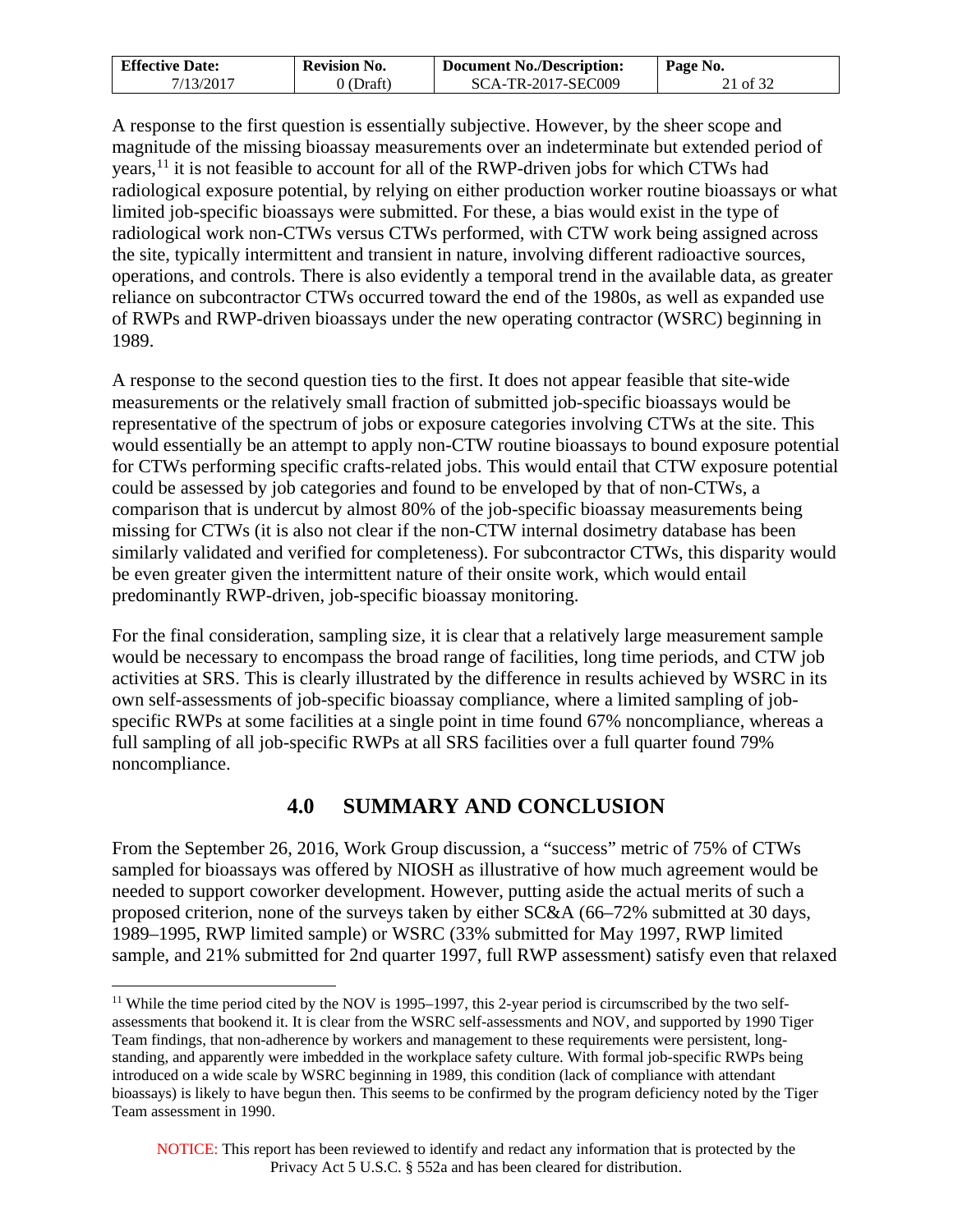| <b>Effective Date:</b> | <b>Revision No.</b> | <b>Document No./Description:</b> | Page No. |
|------------------------|---------------------|----------------------------------|----------|
| 7/13/2017              | ) (Draft)           | SCA-TR-2017-SEC009               | 22 of 32 |

metric. Beyond their importance to radiological control, the body of data represented by jobspecific bioassays, if complete and representative, would provide internal dose assessment data from which a credible CTW-specific dose distribution could be derived. Without these data, there would be no means to assess and record dose for those who changed jobs or subsequently left the site, as is typical of subcontractor CTWs. If one were to accept the proposed NIOSH "success metric" at face value, a coworker model for CTWs would not be supportable using any dataset that included job-specific bioassays.

For CTWs at Savannah River, it is clear from both internal contractor assessments and DOE enforcement actions that accountability to and support by workers and management of the jobspecific bioassay program was lacking for an indeterminate number of years before 1998. With almost 80% of bioassays not submitted by the operating contractor's own assessment, it is not feasible to know what exposure potential existed and internal dose resulted for CTWs performing specific radiological jobs at SRS before effective corrective actions were compelled in 1998 by enforcement action. As these were job-specific and RWP-prescribed, these jobs would have involved a potential for potential intake of tritium, plutonium, uranium, neptunium, mixed FPs, and other significant SRS source terms. While an argument can be made that the longer-lived radionuclides would have been detected in later *in vivo* or *in vitro* bioassays, this does not consider that, for CTWs, their intermittent work at the site may have precluded such later assessments. Likewise, for exposure to shorter-lived radionuclides such as tritium and mixed FPs, delays of months before a subsequent urinalysis may preclude effective dose assessment. Finally, while termination bioassays were not sampled in this review, reliance on these need to be approached with caution as they have historically experienced low compliance by workers, particularly subcontractor CTWs, at many DOE sites.

SC&A concludes that the bioassay dataset for CTW subcontractors, specifically, and CTWs, generally, is demonstrably incomplete for 1989–1998 (and likely before that time period) and does not satisfy the criteria set forth in NIOSH's *Draft Criteria for the Evaluation and Use of Coworker Datasets* (NIOSH 2015). SC&A recommends that the Work Group discuss the implications of these findings with NIOSH and determine whether NIOSH has any available monitoring data or bounding approach that could ameliorate this fundamental data gap.

## **5.0 REFERENCES**

<span id="page-21-0"></span>ABRWH 2014. Advisory Board on Radiation and Worker Health, Work Group call summary notes; prepared by SC&A for the Savannah River Work Group, February 5, 2014.

ABRWH 2016. Transcript: *Advisory Board on Radiation and Worker Health, Savannah River Site Work Group*, teleconference meeting on September 26, 2016.

Augusta Chronicle 1998. *SRS Workers Failed to Take Required Test* [Interview with Walt Loring, WSRC Manager for Safety and Health], by Staff Writer. January 8, 1998. Available at http://chronicle.augusta.com/stories/1998/01/08/met\_220264.shtml.

2013/2014. Documented interview with at Savannah River Site on August 26, 2013, and January 16, 2014, SEC Petition-00103 Evaluation Report Review. [SRDB Ref. ID 128796]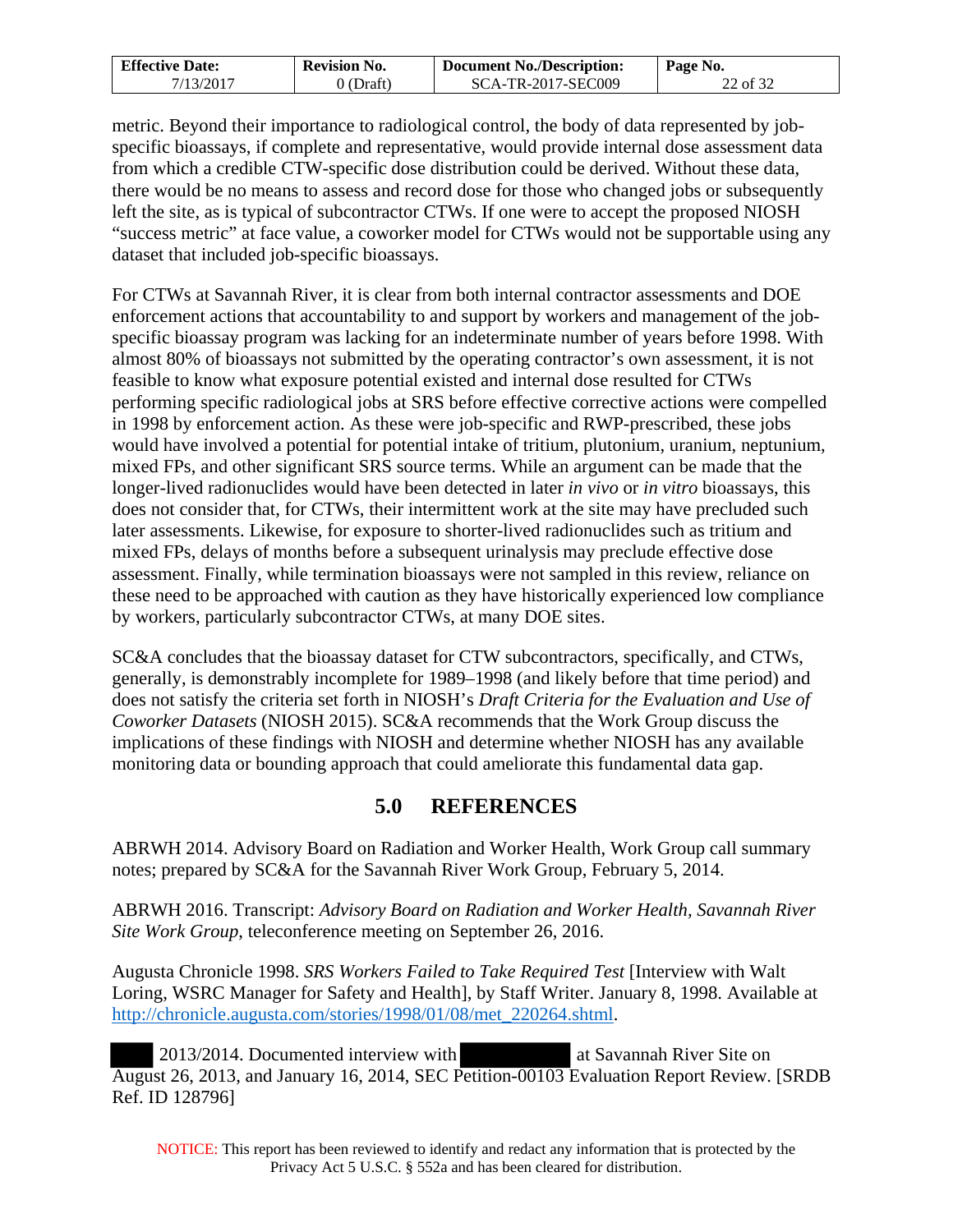| <b>Effective Date:</b> | <b>Revision No.</b> | <b>Document No./Description:</b> | Page No. |
|------------------------|---------------------|----------------------------------|----------|
| 7/13/2017              | 0 (Draft)           | SCA-TR-2017-SEC009               | 23 of 32 |

DOE 1990. Tiger Team Assessment of the Savannah River Site, U.S. Department of Energy. June 1990. [SRDB Ref. ID 46767]

DOE 1998a. Department of Energy, Office of Enforcement and Investigation, 1997 Annual Report for the Price-Anderson Nuclear Safety Enforcement Program, "Bioassay Program Violations at Mound," January 1998. Available at [https://digital.library.unt.edu/ark:/67531/metadc690695/m2/1/high\\_res\\_d/604318.pdf.](https://digital.library.unt.edu/ark:/67531/metadc690695/m2/1/high_res_d/604318.pdf)

DOE 1998b. Department of Energy, Preliminary Notice of Violation and Proposed Imposition of Civil Penalty -- \$75,000 (NTS-SR—WSRC-ESH-1997-0001), letter from Peter N. Brush, Acting Assistant Secretary for Environment, Safety and Health, to Mr. Ambrose L. Schwallie, Manager, Westinghouse Savannah River Company, September 21, 1998. Available at [https://energy.gov/sites/prod/files/2013/04/f0/ea9712R1.pdf.](https://energy.gov/sites/prod/files/2013/04/f0/ea9712R1.pdf)

DOE/NTS 1997. Department of Energy Noncompliance Report, Main Information, NTS-SR— WSRC-ESH-1997-0001, Inadequate Participation in the Job Specific Bioassay Program, viewed on the Noncompliance Tracking System on May 26, 2017.

DOE/NTS 1998. Department of Energy Noncompliance Report, Corrective Actions, NTS-SR— WSRC-ESH-1997-0001, Inadequate Participation in the Job Specific Bioassay Program, viewed on the DOE Noncompliance Tracking System on May 26, 2017.

DuPont 1959–1971. E.I. du Pont Nemours and Company, 1959-1971, Radiation and Contamination Control History II, DPSOP-40, Savannah River Laboratory, Aiken, South Carolina. [SRDB Ref. ID 52805]

NIOSH 2008. *SEC Petition Evaluation Report Petition SEC-00103,* Revision 0, National Institute for Occupational Safety and Health, Cincinnati, Ohio. November 14, 2008.

NIOSH 2010. *SEC Petition Evaluation Report Petition SEC-00103, Addendum* [1], National Institute for Occupational Safety and Health, Cincinnati, Ohio. April 28, 2010.

NIOSH 2011. *SEC Petition Evaluation Report Petition SEC-00103, Addendum 2*, National Institute for Occupational Safety and Health, Cincinnati, Ohio. August 9, 2011.

NIOSH 2012. *SEC Petition Evaluation Report Petition SEC-00103, Addendum 3*, National Institute for Occupational Safety and Health, Cincinnati, Ohio. November 20, 2012.

NIOSH 2015. *Draft Criteria for the Evaluation and Use of Coworker Datasets,* Revision 4, James W. Neton, National Institute for Occupational Safety and Health, Cincinnati, Ohio. February 26, 2015. [SRDB Ref. ID 154214]

NIOSH 2016. *Internal Coworker Dosimetry Data for the Savannah River Site*, ORAUT-OTIB-0081, Revision 03, National Institute for Occupational Safety and Health, Cincinnati, Ohio. November 22, 2016.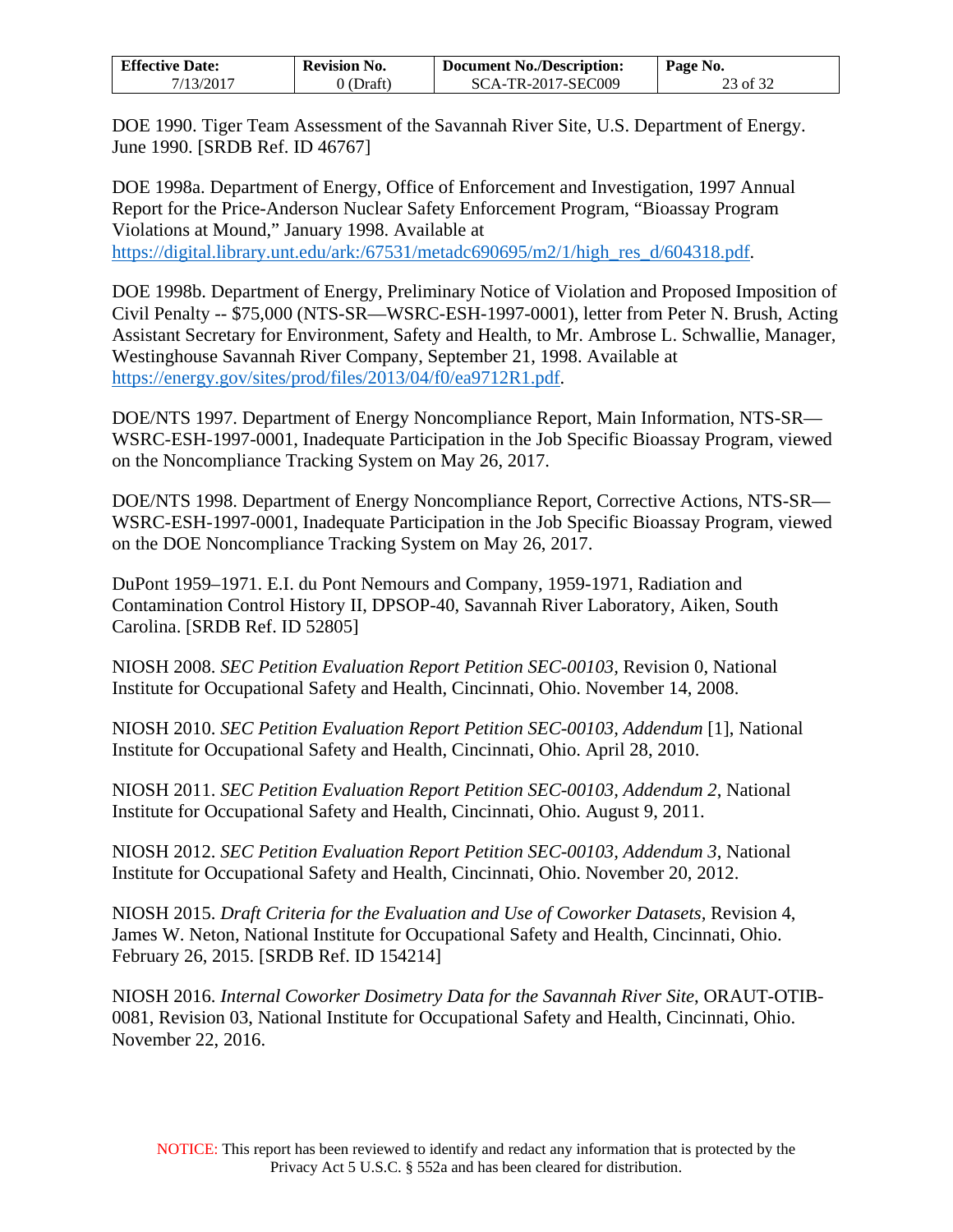| <b>Effective Date:</b> | <b>Revision No.</b> | <b>Document No./Description:</b> | Page No. |
|------------------------|---------------------|----------------------------------|----------|
| 7/13/2017              | (Draft)             | SCA-TR-2017-SEC009               | 24 of 32 |

NIOSH 2017. *Evaluation of Monitoring of Construction Workers Identified in High-Level Cave Job Plans at the Savannah River Site*, ORAUT-RPRT-0083, Revision 00, National Institute for Occupational Safety and Health, Cincinnati, Ohio. June 27, 2017.

SC&A 2011. *Incident Records at Savannah River Site: Discussion of the Special Exposure Cohort Issue Number 12 Related to Incidents*, Draft White Paper, SC&A, Inc., Vienna, Virginia. January 14, 2011.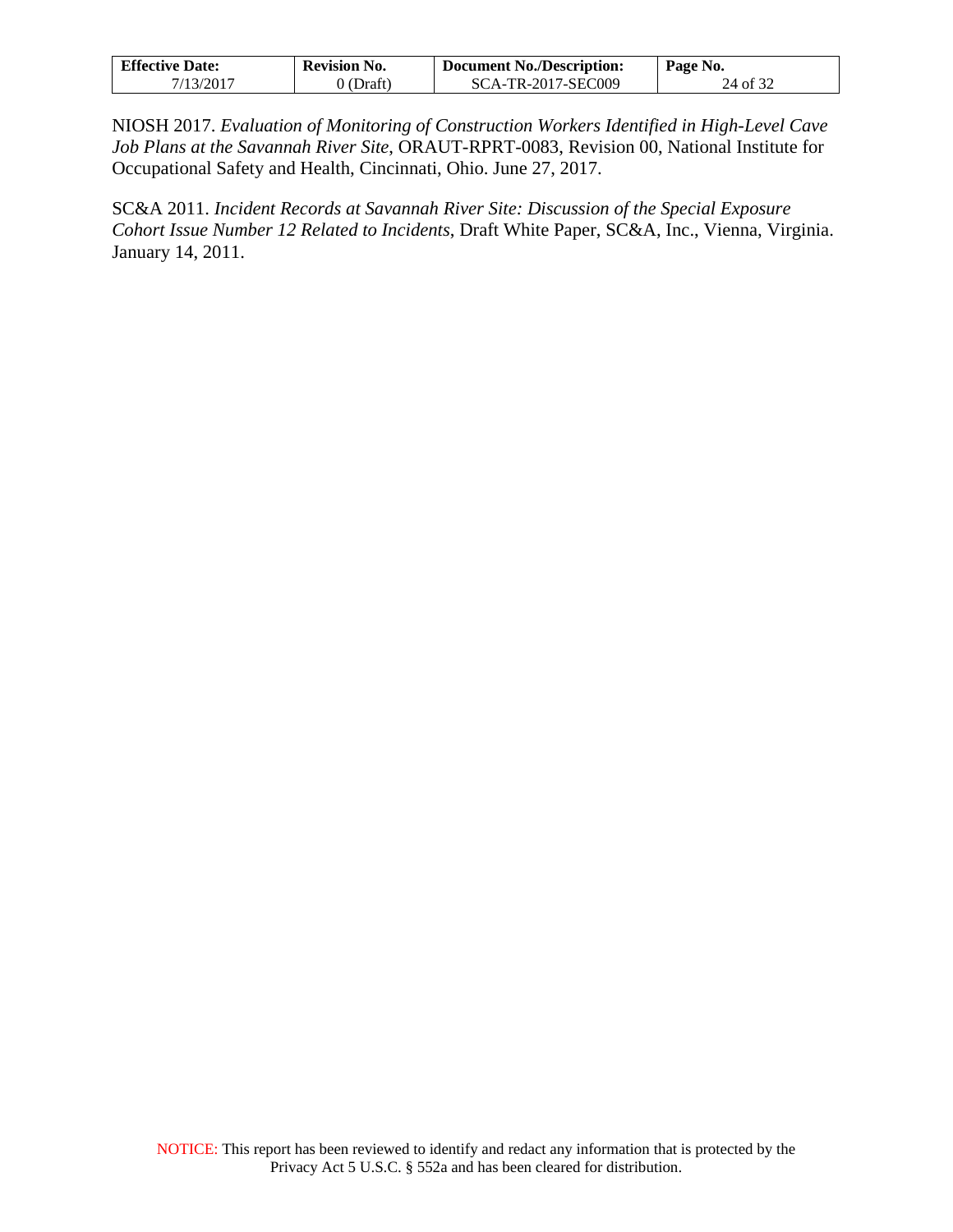| <b>Effective Date:</b> | <b>Revision No.</b> | <b>Document No./Description:</b> | Page No. |
|------------------------|---------------------|----------------------------------|----------|
| 7/13/2017              | $0$ (Draft)         | <b>SCA-TR-2017-SEC009</b>        | 25 of 32 |

# **APPENDIX A: DATA CAPTURE REQUEST**

<span id="page-24-0"></span>December 7, 2016

Dr. Jack R. Craig, Jr., Manager U.S. Department of Energy Savannah River Operations Office P.O. Box A, Road 1A Aiken, South Carolina 29802

Mr. Douglas Dearolph, Manager National Nuclear Security Administration Savannah River Site Office P.O. Box A, Road 1A Aiken, South Carolina 29802

### **Subject: Savannah River Site Onsite Research in Support of the Advisory Board on Radiation and Worker Health**

Dear Sirs:

Under the Energy Employees Occupational Illness and Compensation Program Act of 2000 (EEOICPA), the Advisory Board on Radiation and Worker Health (Advisory Board or ABRWH) has been given the statutory responsibility, as guided by Executive Order 13179, to:

*provide advice to the Secretary, HHS* [Health and Human Services] *on (1) the development of guidelines to assess the likelihood that an individual with cancer sustained the cancer in the performance of duty at a DOE* [U.S. Department of Energy] *or Atomic Weapons Employer (AWE) facility, and methods for arriving at and providing reasonable estimates of the radiation doses received by individuals applying for assistance under this program for whom there are inadequate records of radiation exposure; (2) the scientific validity and quality of dose reconstruction efforts performed for this program; and (3) upon request by the Secretary, HHS, whether there is a class of employees at any DOE or AWE facility who were exposed to radiation but for whom it is not feasible to estimate their radiation dose, and on whether there is reasonable likelihood that such radiation dose may have endangered the health of members of the class.*

Pursuant to item (3) above, the Advisory Board is currently reviewing a "Special Exposure Cohort" evaluation conducted by the National Institute of Occupational Safety and Health (NIOSH) in response to a Petition (#00103) submitted by qualified Savannah River Site (SRS) former employees under EEOICPA. This ongoing review is focused on SRS radiation dose records and whether there is adequate and complete information upon which to base dose reconstructions under EEOICPA. In support of the Advisory Board, SC&A, Inc. has been tasked with the conduct of onsite research and informationgathering at SRS, as outlined in the attached "Data Capture Plan."

The attached plan for SRS references a recent keyword search of SRS's Savannah River Nuclear Solution (SRNS) Electronic Document Workflow (Records) System and provides a list of resulting document boxes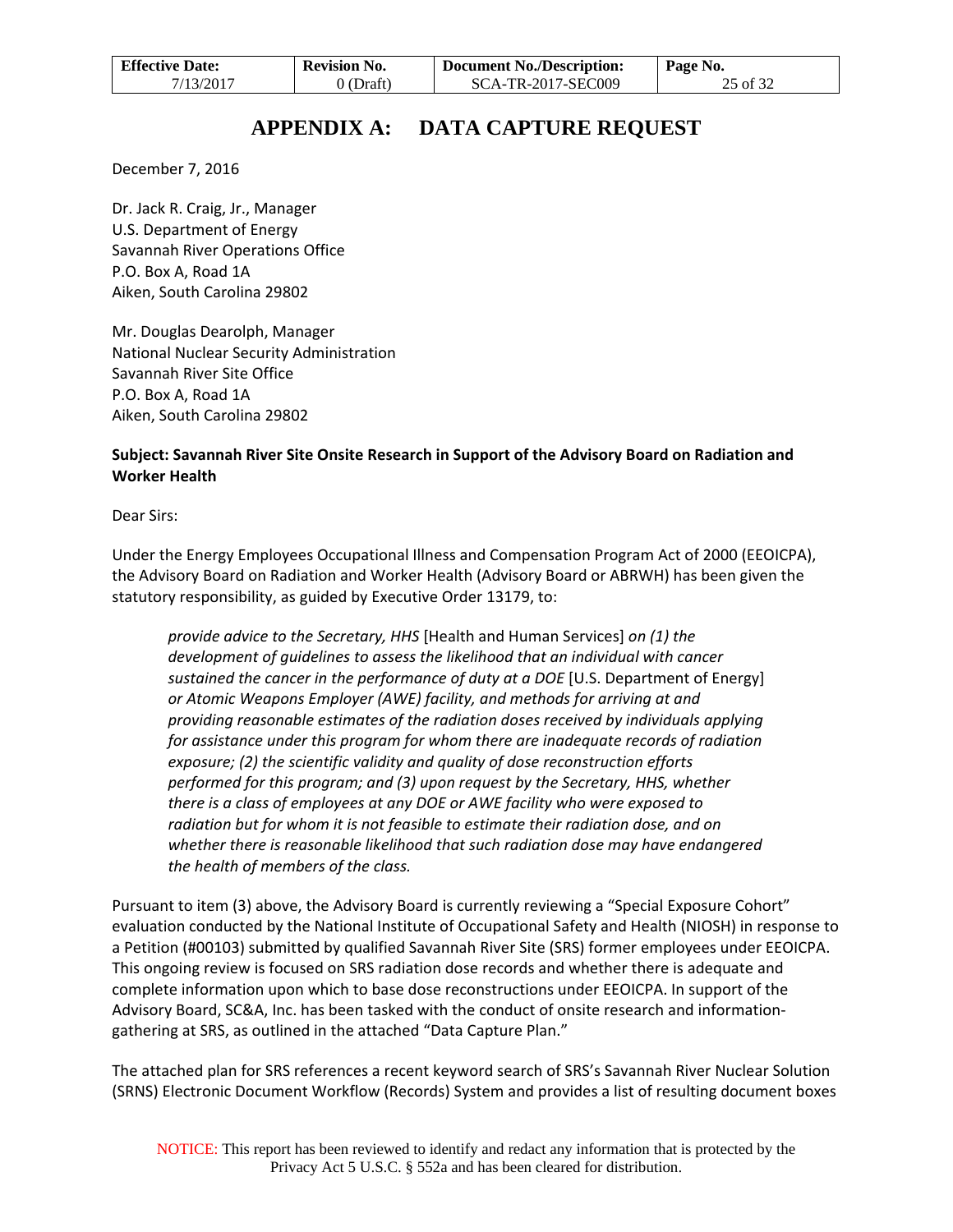| <b>Effective Date:</b> | <b>Revision No.</b> | <b>Document No./Description:</b> | Page No. |
|------------------------|---------------------|----------------------------------|----------|
| 7/13/2017              | 0 (Draft)           | SCA-TR-2017-SEC009               | 26 of 32 |

requested for review, as well as a requested further review by SRS of any additional sources of information about safe work permits or radiological work permits for 1980–2000 from which subcontractor participation can be identified. Lists of identified subcontractor workers will then be compared with available radiological records to ascertain the completeness of those records for this category of workers. This review has already been initiated for one SRS facility by NIOSH staff; this review will serve to expand the scope of that review. Again, the purpose of this review is to ascertain the completeness of historic radiological records to support dose reconstruction under the EEOICPA program.

This search will be closely coordinated with William Ahlers, DOE-Savannah River Operations Office (DOE-SR), our point of contact (POC) for this review, as well as with Greg Lewis, Office of Environment, Health, Safety and Security (EHSS), at DOE headquarters, who will coordinate with SRS on resource and access questions. Once both DOE-SR staff and records control personnel have had the opportunity to review the attached list of relevant boxes, SC&A will work with the site POC to confirm the dates of the onsite visit necessary for firsthand review. From a preliminary scheduling standpoint, an onsite visit during the second week of January has been identified as preferred.

As in the past, we will closely coordinate any and all security considerations for this visit, including appropriate handling of sensitive information, with SRS POCs and will conform to all requirements and procedures. This visit will be accomplished in conjunction with a three-person NIOSH team who will accompany two SC&A personnel (including myself), and provide logistical support, such as onsite secure scanning of documents.

Your staff can directly coordinate this request and review with the Advisory Board, and with me at 240-422-9115 or [IIJ5@cdc.gov,](mailto:IIJ5@cdc.gov) if you have any questions.

Best regards,

[signed]

Joseph Fitzgerald SC&A Team

Cc: James Melius, Chair, ABRWH Greg Lewis, DOE/EHSS Stu Hinnefeld, NIOSH/DCAS Tim Taulbee, NIOSH/DCAS Ted Katz, NIOSH Bradley Clawson, ABRWH James Lockey, ABRWH Phillip Schofield, ABRWH David Richardson, ABRWH William G. Ahlers, DOE-SR Karen T. Brown, SRNS John Stiver, SC&A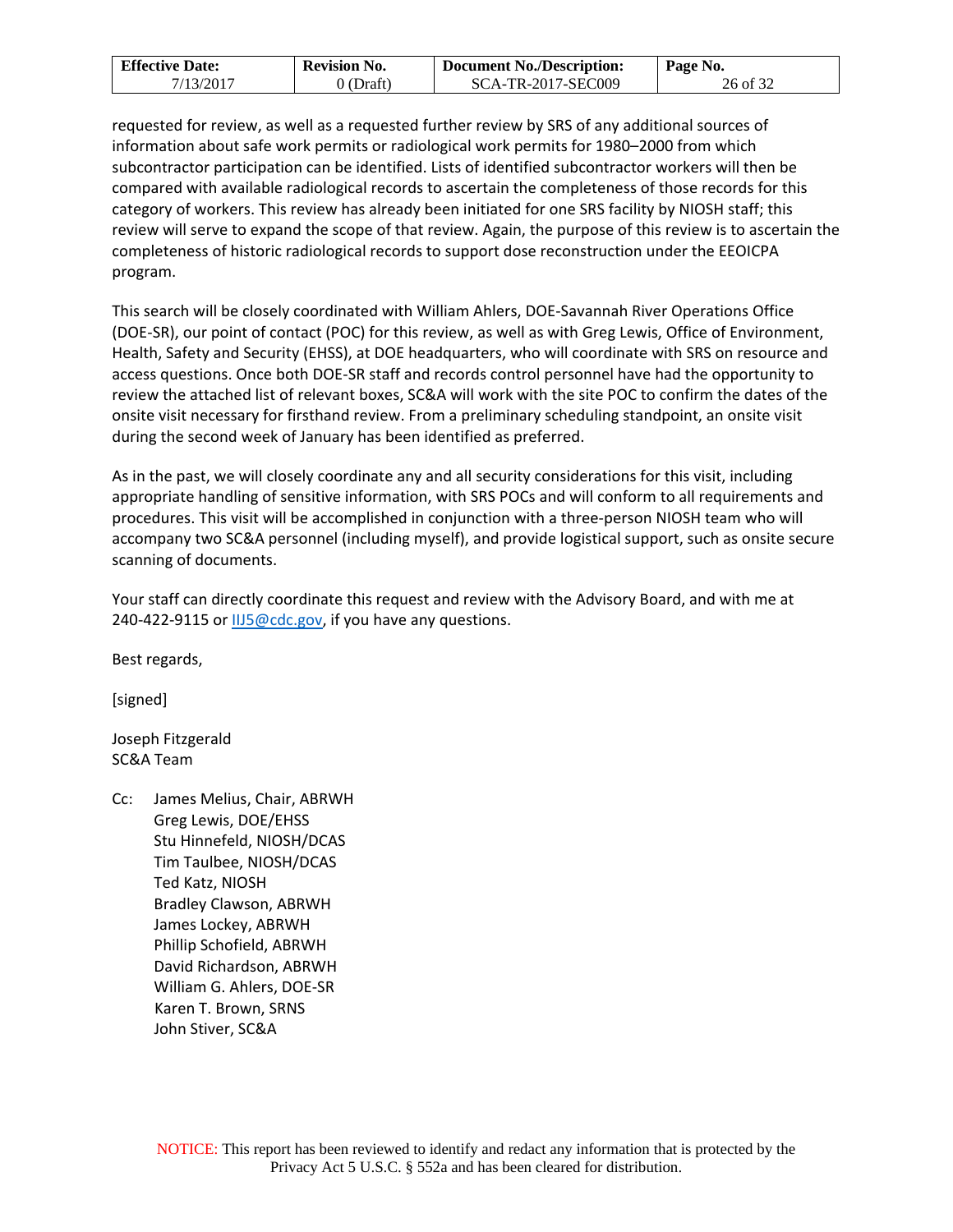| <b>Effective Date:</b> | <b>Revision No.</b> | <b>Document No./Description:</b> | Page No. |
|------------------------|---------------------|----------------------------------|----------|
| 7/13/2017              | (Draft)             | SCA-TR-2017-SEC009               | 27 of 32 |

### **Data Capture Plan**

### **Data Capture Strategy for Savannah River Site Special Exposure Cohort/Evaluation Report 00103, December 7, 2016**

### **General Considerations:**

Data will be protected as required by U.S. Department of Energy (DOE) classification review and previously described policies.

All documents should be provided with Privacy Act of 1974 (5 U.S.C. § 552a) information included and marked with appropriate classification.

Data captured by SC&A, Inc. will be made available to SC&A and the National Institute for Occupational Safety and Health (NIOSH) and, after appropriate internal review, will be scanned on site, if feasible, and forwarded to NIOSH for uploading into the Dose Reconstruction Project's Site Research Database.

#### **Data Capture Points of Contact:**

Advisory Board on Radiation and Worker Health (ABRWH), SC&A, NIOSH, and Oak Ridge Associated Universities (ORAU) Team:

- ABRWH: Bradley Clawson, Work Group Chair, 208-351-1560, [cke4@cdc.gov](mailto:cke4@cdc.gov) (alt: [Bradley.Clawson@icp.doe.gov\)](mailto:Bradley.Clawson@icp.doe.gov)
- SC&A: Joe Fitzgerald, 240-422-9115, [IIJ5@cdc.gov \(](mailto:IIJ5@cdc.gov)alt: [jf@saliantinc.com\)](mailto:jf@saliantinc.com); John Stiver [\(ijg3@cdc.gov\)](mailto:ijg3@cdc.gov)
- NIOSH: Tim Taulbee, [tgt4@cdc.gov](mailto:tgt4@cdc.gov)

### DOE contacts who should be included in all correspondence for this data capture activity:

- DOE Savannah River Site (SRS)/National Nuclear Security Administration: William G. Ahlers, [William.Ahlers@srs.doe.gov](mailto:William.Ahlers@srs.doe.gov)
- DOE Headquarters: Greg Lewis, 202-586-2784, [Gregory.lewis@eh.doe.gov](mailto:Gregory.lewis@eh.doe.gov)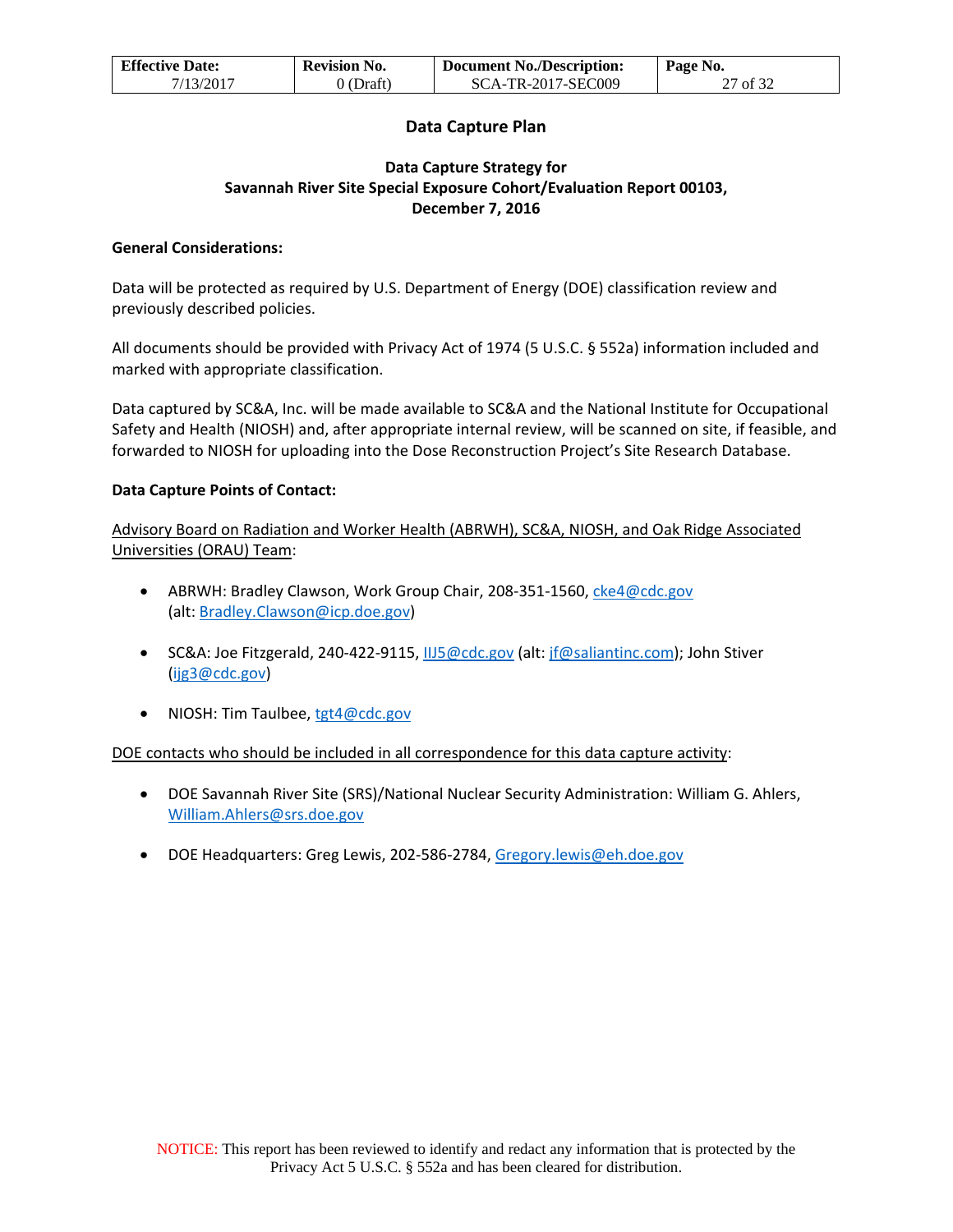| <b>Effective Date:</b> | <b>Revision No.</b> | <b>Document No./Description:</b> | $\mathsf{Page}\ No.$ |
|------------------------|---------------------|----------------------------------|----------------------|
| 7/13/2017              | 9 (Draft)           | SCA-TR-2017-SEC009               | 28 of 32             |

### **DATA CAPTURE ACTIVITY (SEC-00103)**

#### **Objective:**

The objective of this data capture is to request the document boxes listed in Attachment 1 by their location numbers, as identified through keyword searches of the Savannah River Nuclear Solution Electronic Document Workflow (Records) System (EDWS) focused on construction and support work in the 1980s and 1990s (and to a smaller extent, 1972–1980) for which subcontractor participation can be identified. The keyword searches address job-relevant records such as safe work permits, construction job plans, and radiological survey logs for which subcontractor names, identifiers, and facility can be more likely found. In addition, assistance is being requested in locating any additional records pertaining to listings of identified subcontractors performing radiological work at SRS, as could be found in safe work permits and radiological work permits, construction job plans, or similar operational roster records. Once sufficient subcontractors have been identified by name and/or employee number, and as time permits, this information will be compared to corresponding information on individual bioassay records (recorded on bioassay cards, which may also have been microfiched).

#### **Purpose:**

The purpose of this request is to obtain additional historic information to support the ABRWH, a statutory-based independent organization whose mission is to review NIOSH's dose reconstruction program, with its review of a NIOSH evaluation report regarding Special Exposure Cohort (SEC) 00103.

#### **Request Date:**

December 6, 2016

#### **Data Needs Description:**

- 1. 1972–2000: Safe work permits and radiological work permits for SRS facilities, specifically, the box numbers cited in the attached list (Attachment 1). (Note that only 11 boxes were identified through EDWS searches and from what NIOSH has already identified, while many radiological work permit "summaries" were found on EDWS – are there additional records or repositories of actual safe work permits and radiological work permits on site that can be reviewed?).
- 2. 1980–2000: Radiological survey logs, as cited in Attachment 1.
- 3. Assistance is being requested in locating any additional records for 1980–2000 pertaining to listings of identified subcontractors performing radiological work at SRS, as could be found in safe work permits and radiological work permits, construction job plans, or similar operational roster records (see #1 above).
- 4. Access to former SRS employee "Bioassay Cards," i.e., individual bioassay data filed by person (based on interviews, these have been converted to microfiche). These have been recently accessed by ORAU personnel acting on behalf of NIOSH. SC&A will need to match identifiers between the subcontractors identified via operational records and corresponding bioassay records.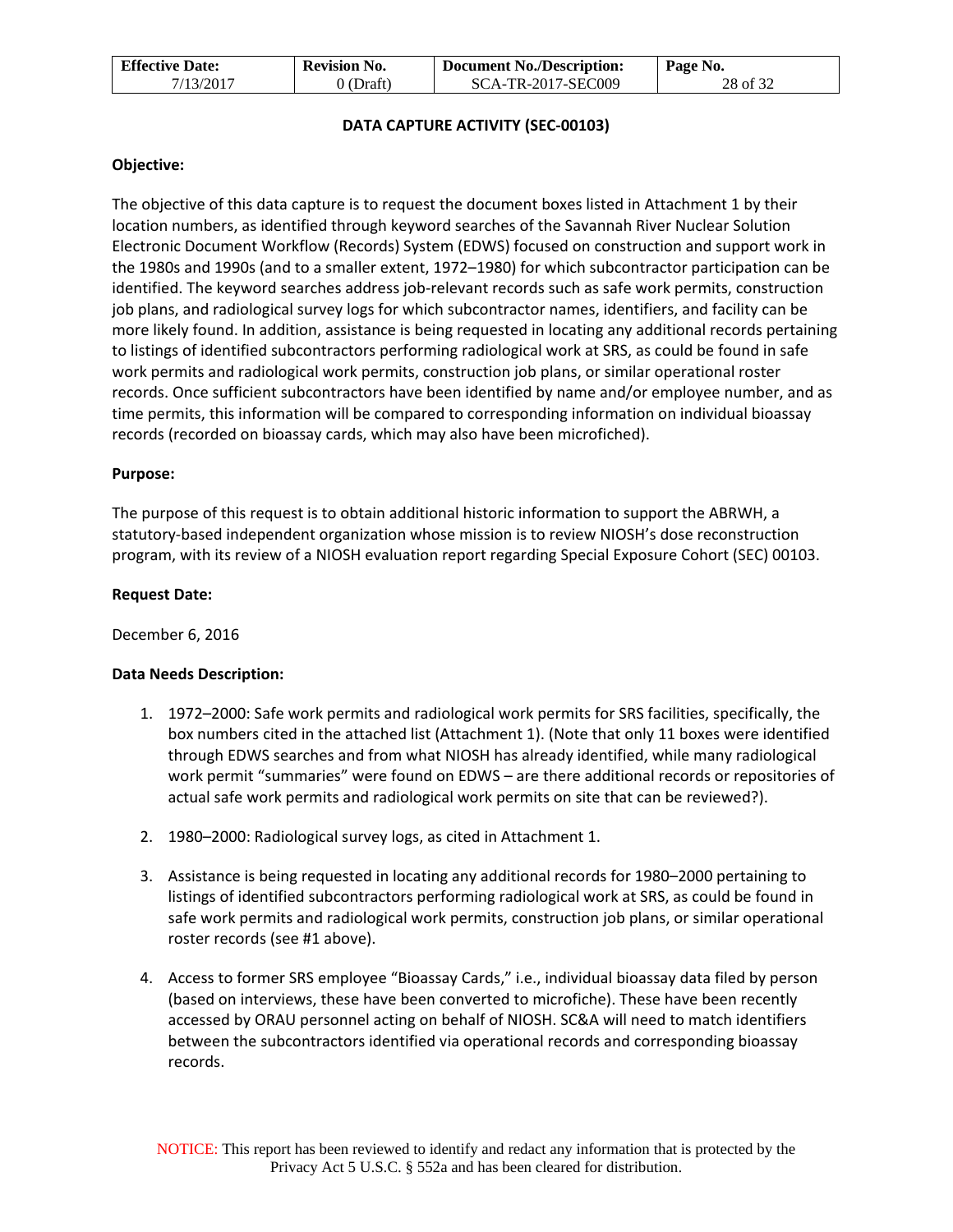| <b>Effective Date:</b> | <b>Revision No.</b> | <b>Document No./Description:</b> | Page No. |
|------------------------|---------------------|----------------------------------|----------|
| 7/13/2017              | 0 (Draft)           | SCA-TR-2017-SEC009               | 29 of 32 |

## **Data Capture Plan: Attachment 1**

## **SRS DATA CAPTURE: SC&A ONSITE REVIEW**

**1972–1990, Safe or Rad Work Permits (NIOSH Master Box List)**

M270-11784-HPK13-RTAS

M270-11784-HPK8-RTAS

M270-11784-HPK9-RTAS

M270-9185-296-RTAS

M270-8816-25-RTAS

#### **1990–2000, Safe or Rad Work Permits (EDWS)**

QR111-2982-2000-001-RTAS

QH113-0593-93-017-RTAS

QH128-1059-93-005-RTAS

FE5300-2000-99-017-RTAS

QR710-2907-99-011-RTAS

SN0000-2453-97-012-RTAS

#### **1980–1991, Radiological Survey Logs (NIOSH Master Box List)**

M270-10615-88-RTAS

M270-10615-91-RTAS

M270-10615-90-RTAS

M270-10643-2-RTAS

M270-10644-2-RTAS

M270-10705-29-RTAS

M270-10888-1-RTAS

M270-10888-2-RTAS

M270-10837-12-RTAS

M270-10841-2-RTAS

M270-10853-3-RTAS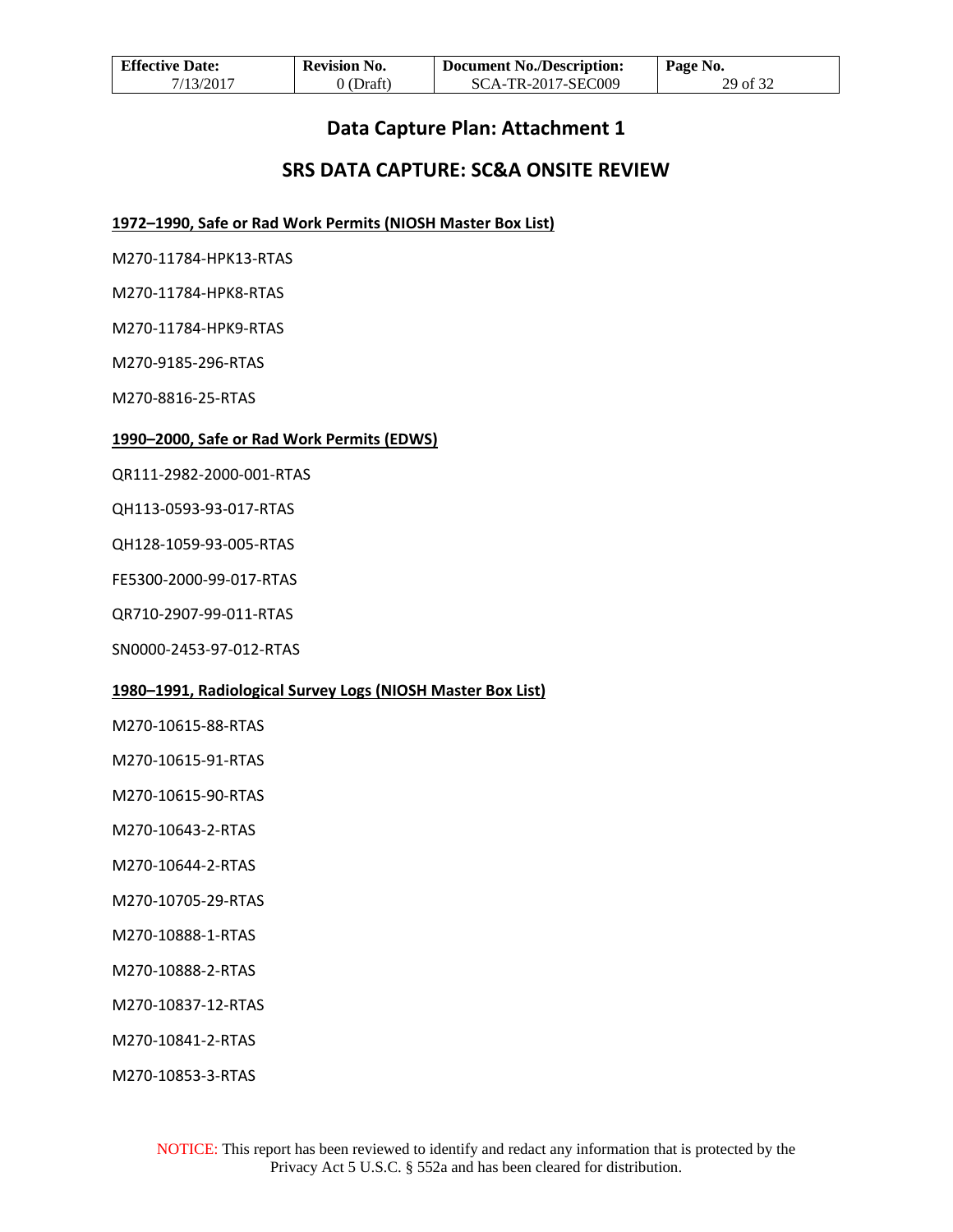| <b>Effective Date:</b> | <b>Revision No.</b> | <b>Document No./Description:</b> | Page No. |
|------------------------|---------------------|----------------------------------|----------|
| 7/13/2017              | $0$ (Draft)         | SCA-TR-2017-SEC009               | 30 of 32 |
| M270-10874-327-RTAS    |                     |                                  |          |
| M270-10874-328-RTAS    |                     |                                  |          |
| M270-10874-329-RTAS    |                     |                                  |          |
| M270-10874-330-RTAS    |                     |                                  |          |
| M270-10874-331-RTAS    |                     |                                  |          |
| M270-10874-332-RTAS    |                     |                                  |          |
| M270-10874-333-RTAS    |                     |                                  |          |
| M270-10885-HPM1-RTAS   |                     |                                  |          |
| M270-10896-002-RTAS    |                     |                                  |          |
| M270-10965-1-RTAS      |                     |                                  |          |
| M270-11094-1-RTAS      |                     |                                  |          |
| M270-11117-72-RTAS     |                     |                                  |          |
| M270-11127-7-RTAS      |                     |                                  |          |
| M270-11128-HPFB10-RTAS |                     |                                  |          |
| M270-11128-HPFB11-RTAS |                     |                                  |          |
| M270-11136-W7227-RTAS  |                     |                                  |          |
| M270-11194-HPHWM6-RTAS |                     |                                  |          |
| M270-11194-HPHWM7-RTAS |                     |                                  |          |
| M270-11194-HPHWM8-RTAS |                     |                                  |          |
| M270-11199-HPP-1-RTAS  |                     |                                  |          |
| M270-11202-HPFL#1-RTAS |                     |                                  |          |
| M270-11202-HPFL#2-RTAS |                     |                                  |          |
| M270-11370-2-RTAS      |                     |                                  |          |
| M270-11370-4-RTAS      |                     |                                  |          |
| M270-11372-HPFMF1-RTAS |                     |                                  |          |
| M270-11372-HPFMF2-RTAS |                     |                                  |          |
| M270-11372-HPFMF4-RTAS |                     |                                  |          |
| M270-11372-HPFMF5-RTAS |                     |                                  |          |

M270-11372-HPFMF6-RTAS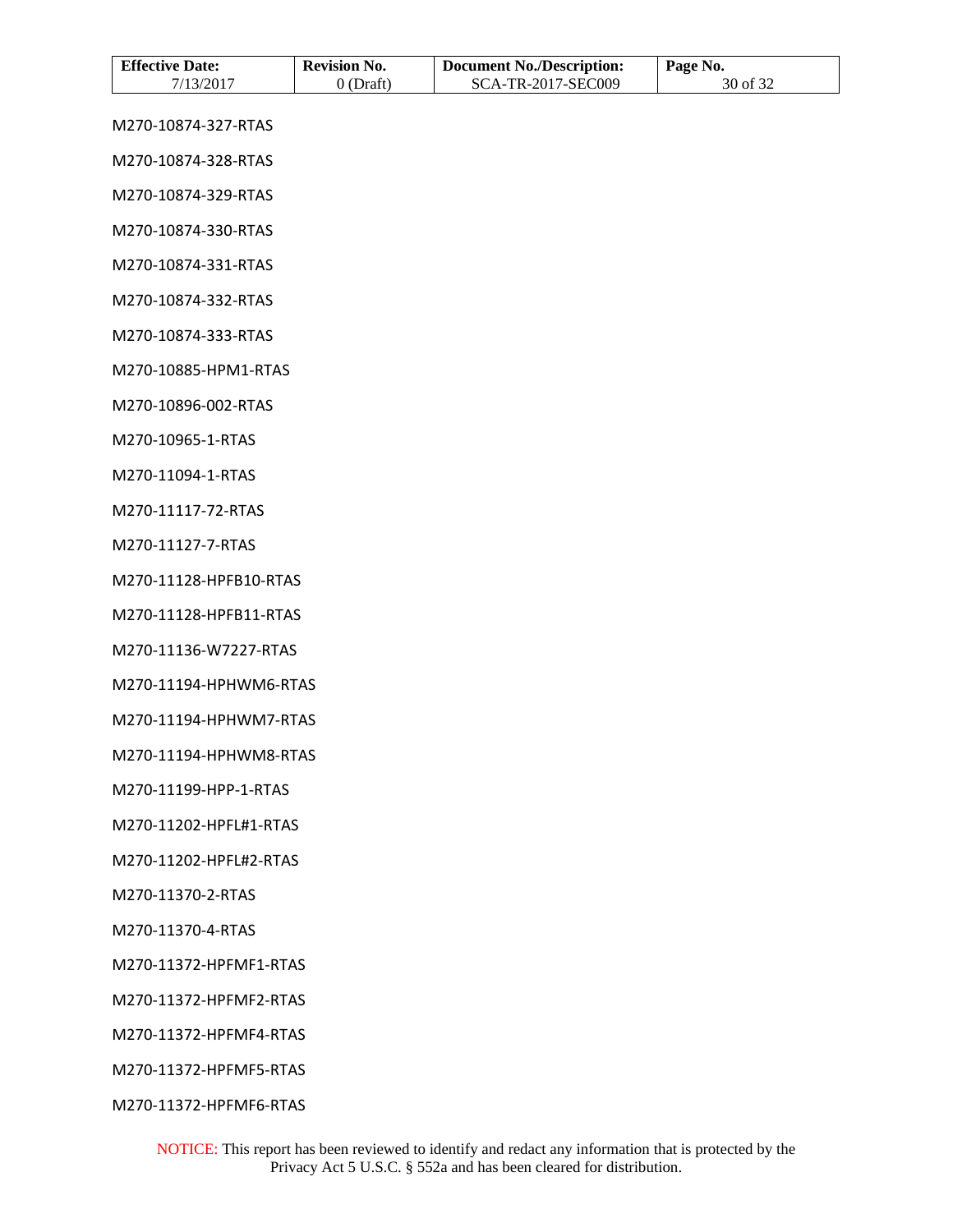| <b>Effective Date:</b> | <b>Revision No.</b> | Document No./Description: | Page No. |
|------------------------|---------------------|---------------------------|----------|
| 7/13/2017              | 0 (Draft)           | SCA-TR-2017-SEC009        | 31 of 32 |

M270-11372-HPFMF7-RTAS

M270-11567-3-RTAS

M270-11567-4-RTAS

M270-11719-1-RTAS

M270-11784-HPK14-RTAS

M270-11784-HPK1-RTAS

M270-11784-HPK6-RTAS

M270-11784-HPK7-RTAS

M270-11788-1-RTAS

M270-11790-1-RTAS

M270-11927-HPFB8-RTAS

M270-11932-HPF1-RTAS

### **1990–2000, Radiological Survey Logs (EDWS)**

QR111-2982-2000-002-RTAS

QR111-2982-2000-003-RTAS

WB4300-3210-2004-011-RTAS

SF1120-1381-94-004-RTAS

M270-9273-27-RTAS

M270-9438-57-RTAS

M270-9667-296-RTAS